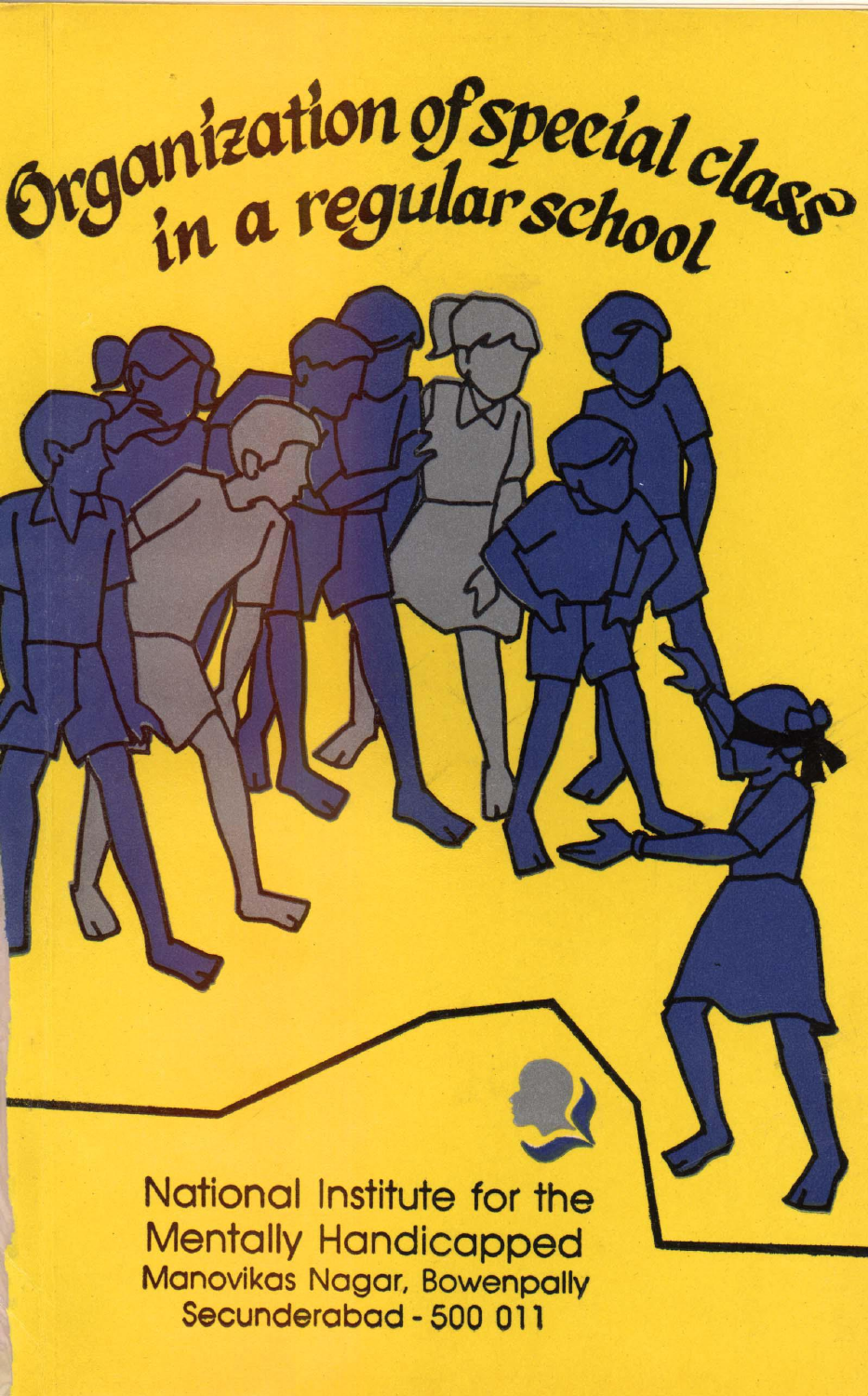# ORGANIZATION OF SPECIAL CLASS IN A REGULAR SCHOOL

#### JAYANTHI NARAYAN Assistant Professor in Special Education

D. K. MENON **Director** 

# National Institute for the Mentally Handicapped

Manovikas Nagar, Bowenpally, Secunderabad-500 011.

RS. 8/-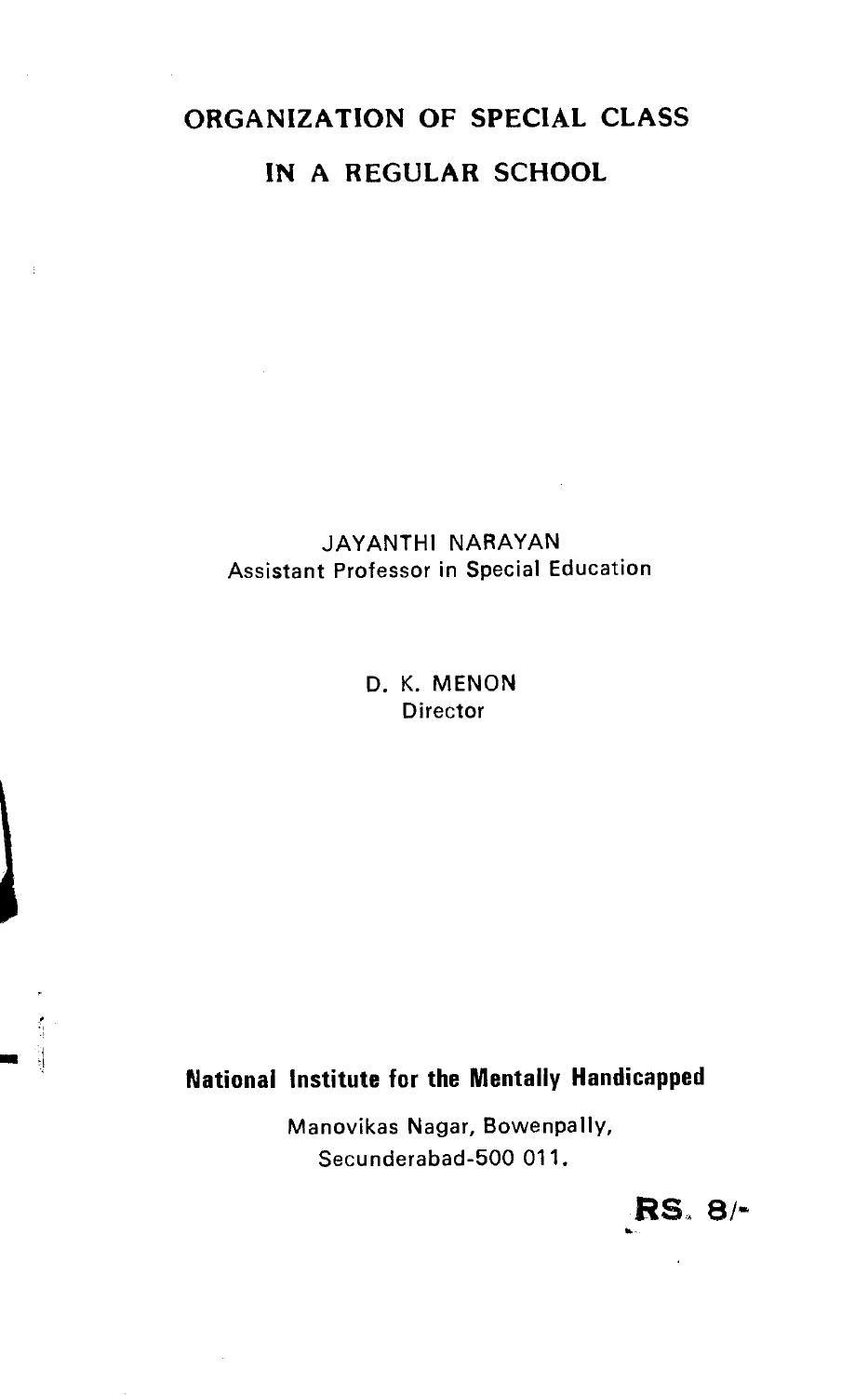Organization of special class in a regular school

 $\bar{\gamma}$ 

Copyright @ 1989, by NIMH, Secunderabad All rights reserved

Illustrations: Mr. K. Nageswar Rao

Printed by : Lakshmi Packaging and Printing Enterprises 8-3-949/2, Panjagutta, Hyderabad—500 016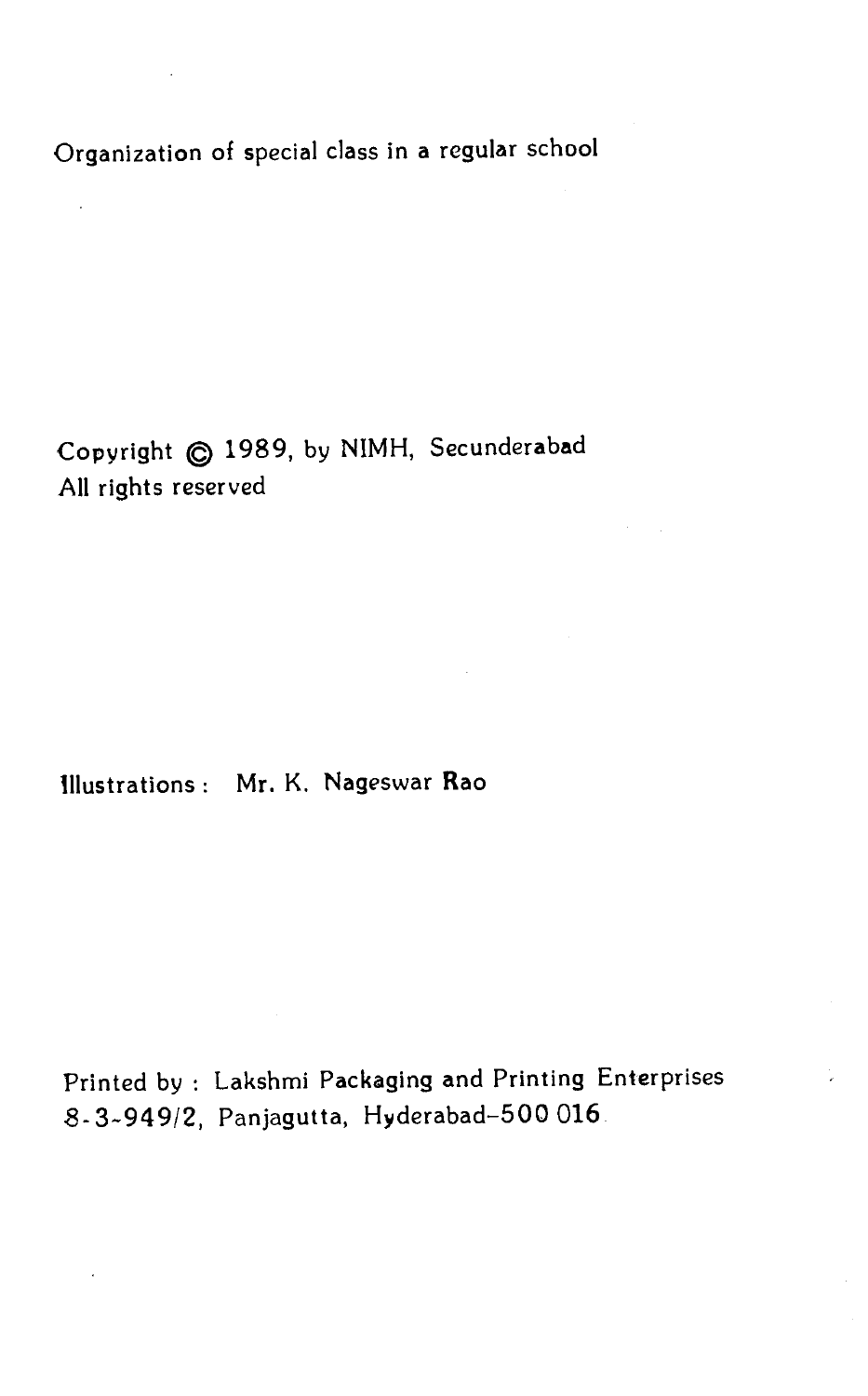# **CONTENTS**

| Introduction                                           |           | 1  |
|--------------------------------------------------------|-----------|----|
| Advantages of Integrated Education                     | $\ddotsc$ | 1  |
| National Policy on Education                           |           | 2  |
| Organization of special class                          |           | 3  |
| Government aid for special class in regular<br>school  | $\ddotsc$ | 4  |
| Budgetary requirements for one special class           |           | 6  |
| Orientation of Principal and regular class<br>teachers | $\ddotsc$ | 6  |
| Infrastructure                                         | $\ddotsc$ | 7  |
| <b>Furniture</b>                                       |           | 9  |
| Equipment                                              |           | 9  |
| The class strength                                     |           | 9  |
| <b>Staff</b>                                           |           | 10 |
| Admission                                              |           | 10 |
| <b>Working hours</b>                                   |           | 10 |
| <b>Curriculum and Programming</b>                      |           | 13 |
| Maintenance of records                                 | $\ddotsc$ | 13 |
| Parents meeting                                        | $\ddotsc$ | 14 |
| Conclusion                                             |           | 14 |
| Appendices                                             | $\ddotsc$ | 16 |
| Appendix-1 Curriculum outline                          |           | 16 |
| Appendix-2 IEP/ITP Manual and form                     | $\ddotsc$ | 23 |
| Appendix-3 Sample filled ITP                           |           | 33 |

J.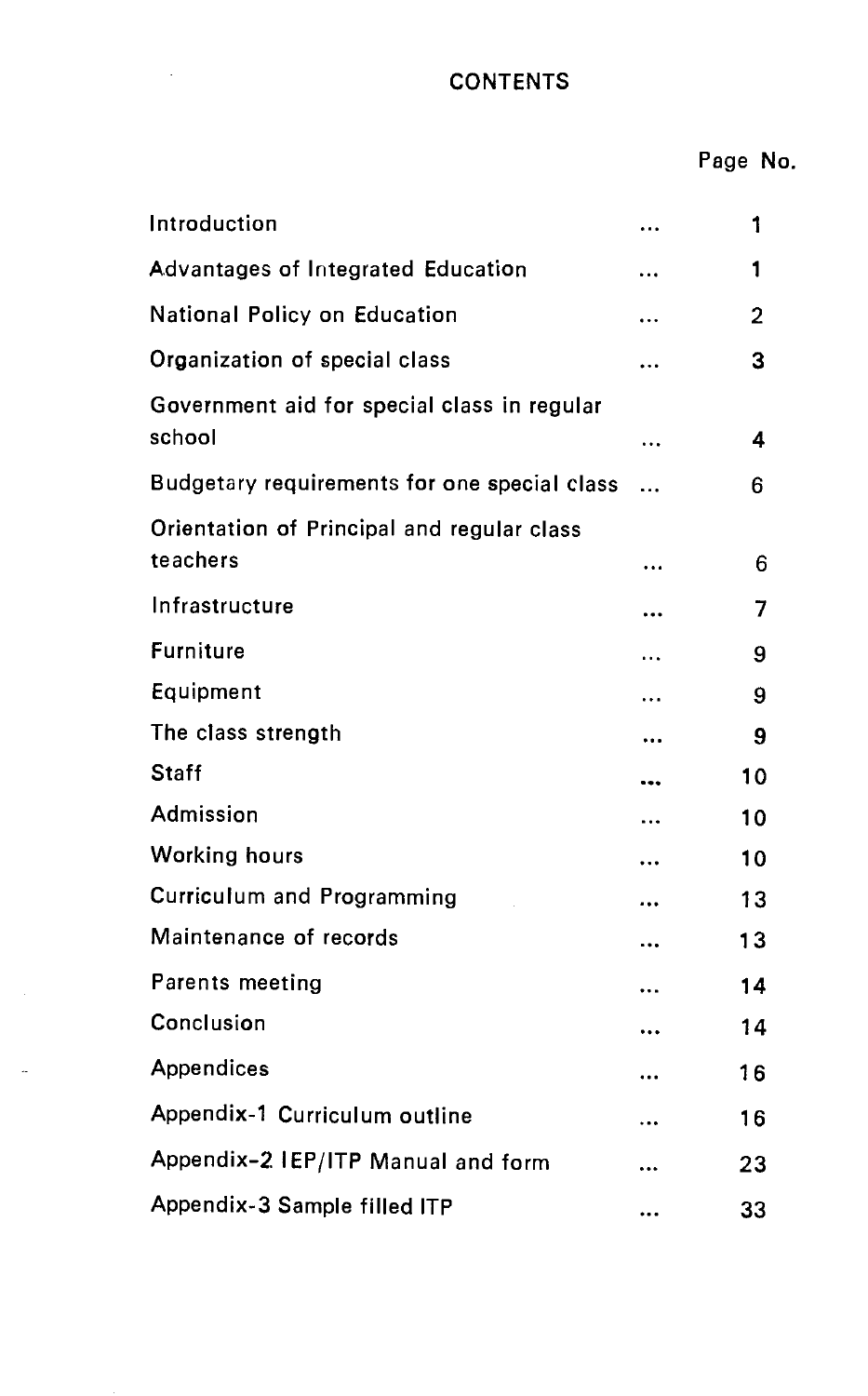#### <span id="page-4-0"></span>INTRODUCTION

Purpose of the booklet

With the advent of the education of the handicapped children gaining importance, various educational facilities are being experimented all over the world. The trend today in the education of the handicapped individuals is integrated education, which, it is antici-<br>pated would lead to normalization. The philosophy behind this pated, would lead to normalization. movement is that, education provided in the least restrictive environment for the handicapped children would minimize specialized provisions for community integration. On the one hand the handicapped individuals would learn to cope with the demands in the community and on the other hand, the normal peers, by virtue of being exposed to their handicapped peers, would learn to accept them which would lead to spontaneous integration.

This booklet attempts to provide information and steps for setting up a special class in a regular school. Details on National policy on Education with particular reference to project Integrated Education of the Disabled, organizational details such as size of the class, level of retarded children to be admitted, infrastructure, equipment, furniture, staff, coordination with teachers of normal children, curriculum adaptations, programming and record maintenance are narrated in the booklet which may assist those who wish to establish and run a special class in regular school. A feedback from the users will be highly appreciated as it would assist in modifying the future editions of the booklet.

#### ADVANTAGES OF INTEGRATED EDUCATION

- Creates awareness and acceptance of mentally retarded children among the normal children.
- Develops social competence among retarded children.
- It is cost effective, as regular school premises can be utilized and special set up is not necessary.
- Relatively more number of mentally retarded children can be educated, if every primary school establishes a special class.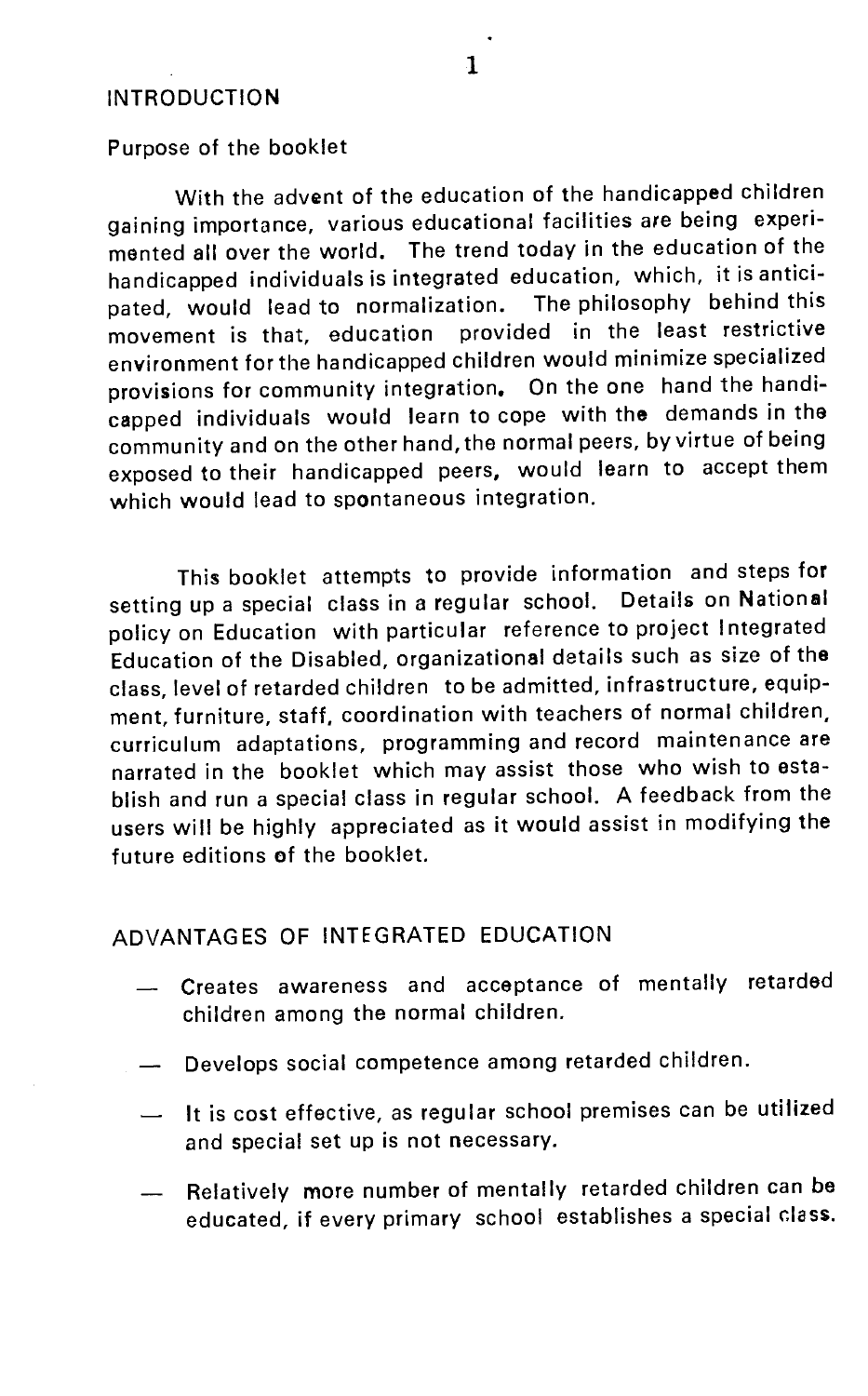# <span id="page-5-0"></span>NATIONAL POLICY ON EDUCATION

NPE PROVISION FOR THE HANDICAPPED\*

- 1. Wherever it is feasible, the education of children with motor handicaps and other mild handicaps will be common with that of others.
- 2, Special schools with hostels will be provided, as far as possible at district headquarters, for severely handicapped children.
- 3. Adequate arrangements will be made to give vocational training to the disabled.
- 4. Teacher training programmes will be reoriented in particular for teachers of primary classes, to deal with the special difficulties of handicapped children.
- 5. Voluntary effort for education of the disabled will be encouraged in every possible way.
- \* MHRD, National Policy on Education, 1986

The scheme is implemented by the Ministry of Human Resource Development where the Central Government would assist the State Governments and Union Territories in implementing the scheme. As the scheme has to be implemented in schools, the educational departments would be the implementing agencies. The scheme also allows the State Governments to take assistance of voluntary organizations to implement the programme wherever feasi-<br>ble. Further details on the scheme may be obtained by contacting ble. Further details on the scheme may be obtained by contacting<br>Department of Teacher Education, Special Education & Extension Services, NCERT Sri Aurobindo Marg, New Delhi 110 016.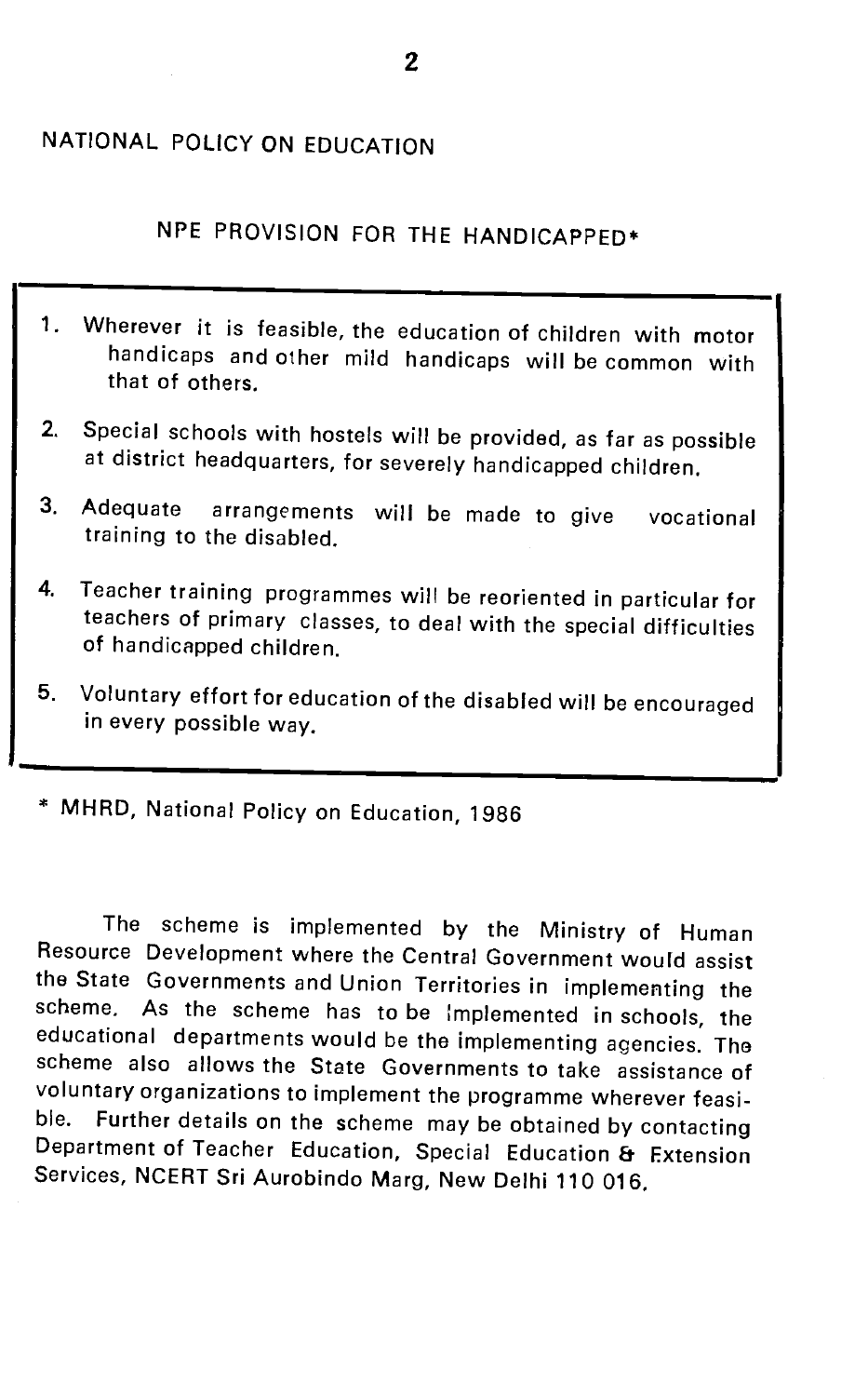<span id="page-6-0"></span>

Figure-1.

- Integrated Education of mentally retarded children is feasible in preprimary and primary level as the curricular content is similar to regular school curriculum and requires minimum modification.

## ORGANIZATION OF SPECIAL CLASS

The special class should be attached to every primary school. When we look at the ability of mentally retarded children to learn academics, it is usually function oriented and may manage to learn upto Class IV level with curricular adaptations. Therefore, the retarded children should have exposure to normal children at younger This in certain cases age to have the integration more meaningful. allows even for academic integration for higher functioning EMR children in class 1 to 3. As seen in figure-1 the curricular content may be similar at preprimary and primary classes and the differences increase as the children grow older thus requiring special age appropriate curriculum for mentally retarded children. Therefore special class must be initiated at primary school.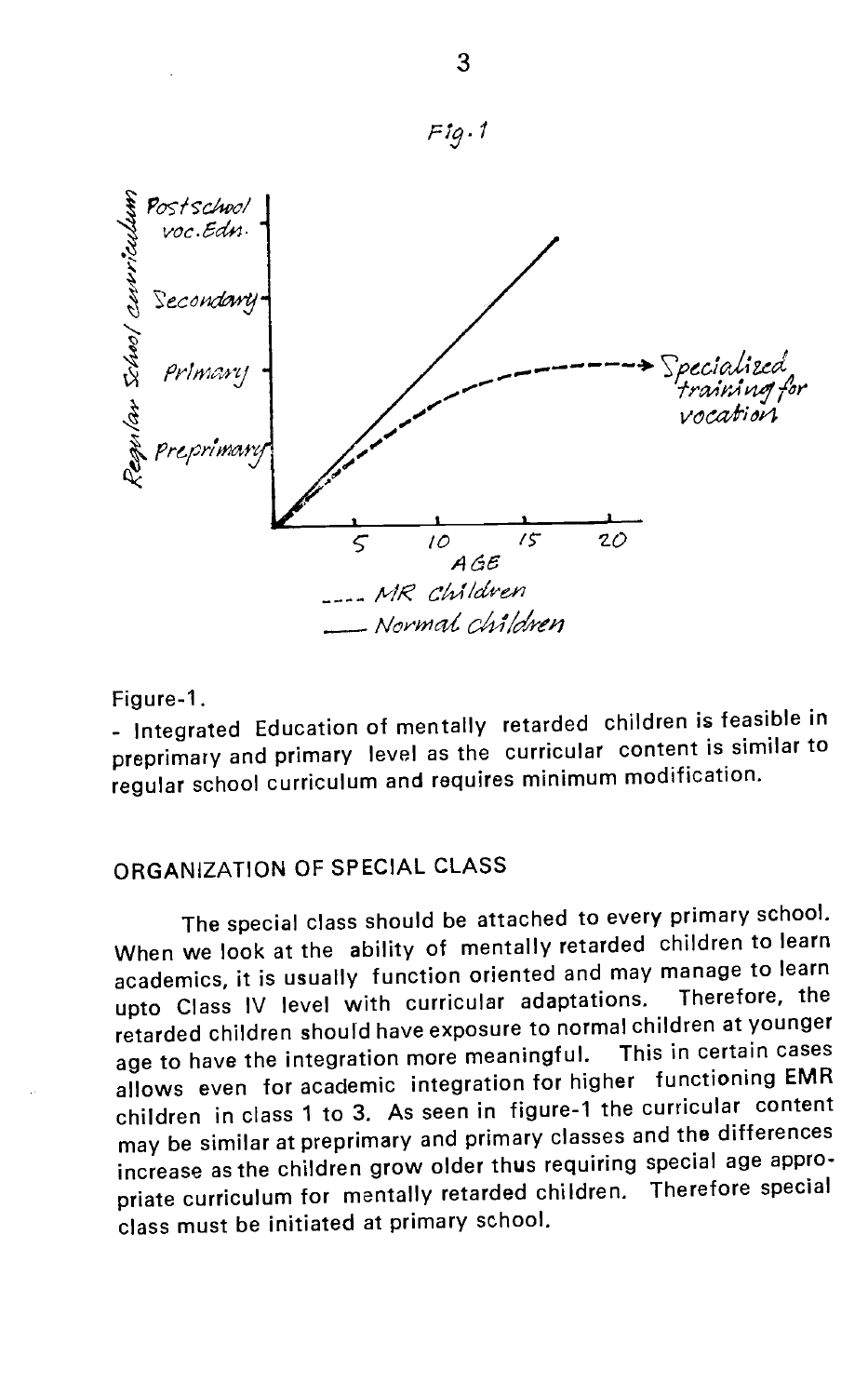<span id="page-7-0"></span>Level of MR children to be admitted

Educable mentally retarded children (EMR/mild MR) below the age of 12 or 13 are the most suitable ones for such special classes. However, a few aschools have experimented admitting moderately retarded children also, integrating them in all social activities. For secondary age retarded children vocation oriented education may be provided in regular high school if possible in a similar special class set up.

Level of integration

The level or extent of integration would very widely depen ding on the abilities of the children to be integrated. Physical integration is simply having the retarded and normal children in a given setting, each having one's own programme without having to interact with each other. Social integration on the other hand would involve both retarded and non retarded children interacting for specific functions in social situations. Academic integration is classroom integration where both handicapped and non handicapped children learn together under one roof. Among these three levels what is found more appropriate for mentally retarded children is social integration.

GOVERNMENT AID FOR SPECIAL CLASS IN REGULAR SHCOOL\*

- (i) A disabled child may be given the following kinds of facilities at the rates prevalent in the State/UT concerned. In case similar incentives are not being offered by the State Govern ment/UT Admn. under any other scheme, the following rates could be adopted
	- (a) Books & Stationery allowance of Rs. 400/- per annum
	- (b) Uniform allowance of Rs. 200/- per annum

(c) Transport allowance of Rs. 50/- per month (If a disabled child admitted under the scheme resides in hostel of the school within the school premises, no transportation charges would be admissible.)

(d) Actual cost of equipment subject to a maximum of Rs. 2,000/— per student for a period of five years.

\* Scheme of Integrated education for the disabled children (1987), NCERT, New Delhi.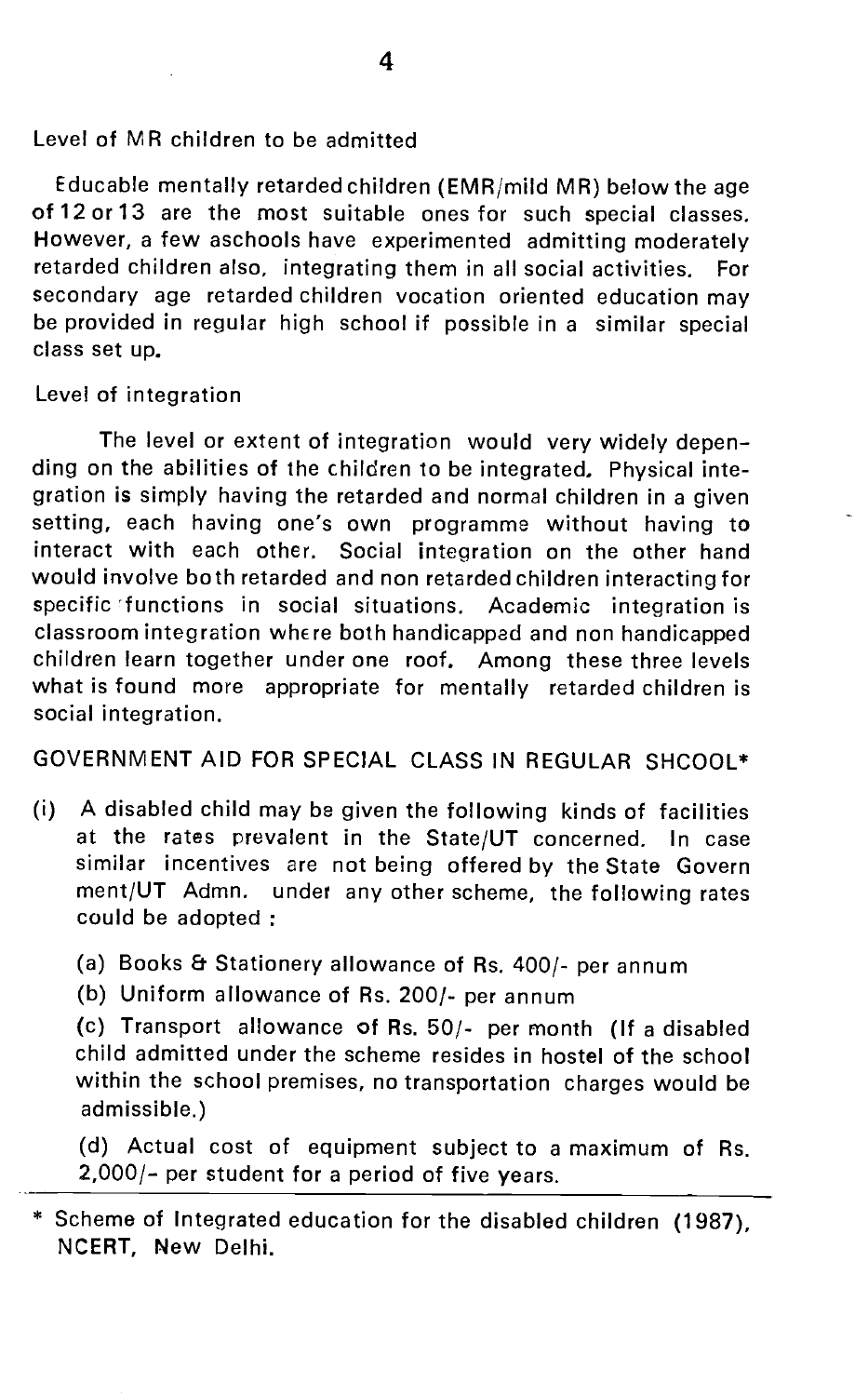

Mentally Retarded. children at play with normal obiddren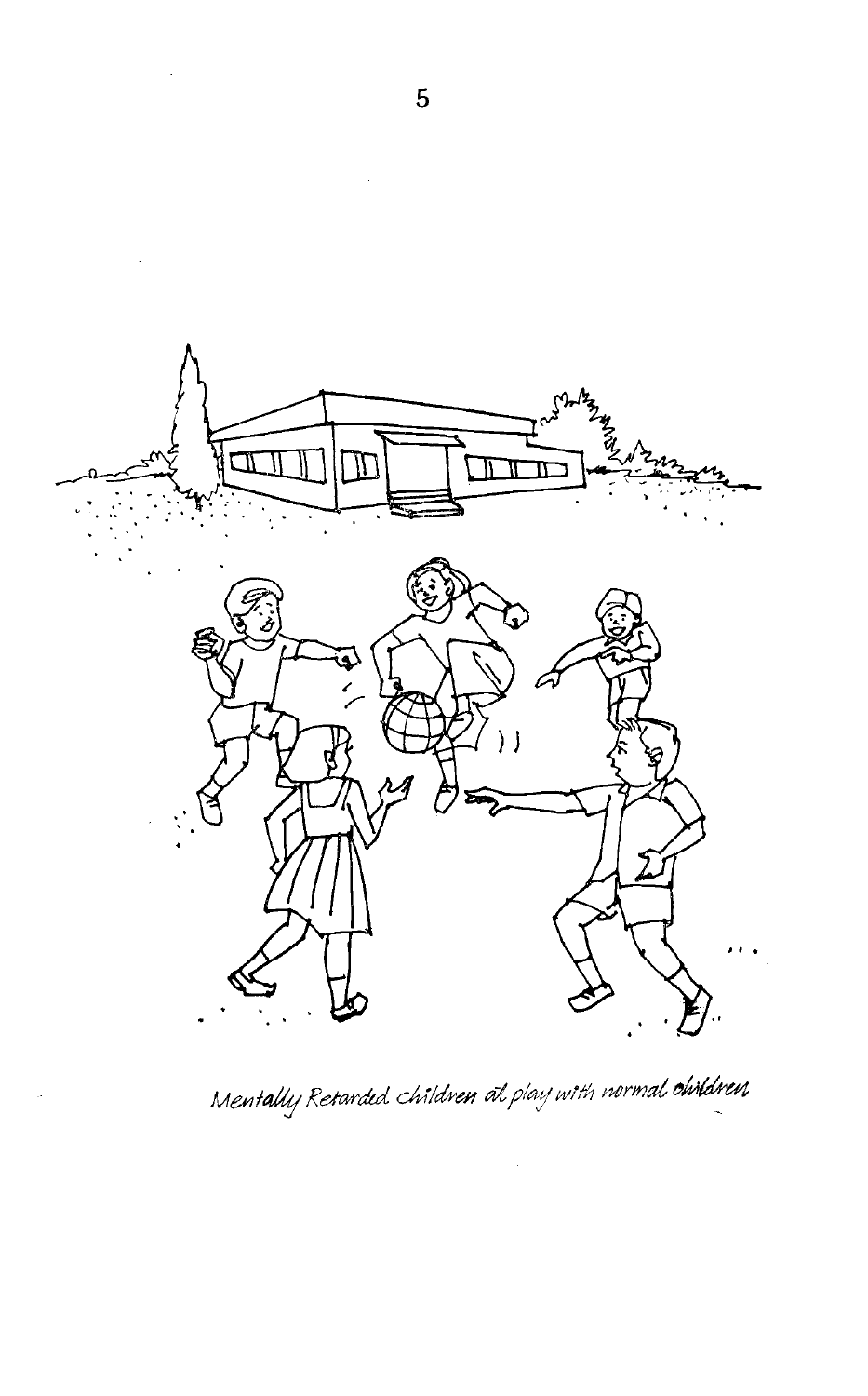- <span id="page-9-0"></span>(ii) Disabled children residing in school hostels within the same institution where they are studying may also be paid boarding and lodging charges as admissible under the State Government rules/schemes. Where there is no state scheme of scholarships to hostelers, the disabled children whose parents' income does not exceed Rs. 3000/- per month may be paid actual boarding and lodging charges subject to a maximum of Rs. 200/- p.m.
- (iii) In a school in rural areas where at least 10 handicapped children are enrolled, capital cost for purchase of school rick shaw for free use of these children and expenses for rickshaw Puller  $@$  Rs. 300/- p.m. will be provided under the scheme. In such cases, no transport allowance will be payable to the students.

### BUDGETARY REQUIREMENTS FOR ONE SPECIAL CLASS (Specific to special class only)

Indoor equipment  $\epsilon$  Furniture Rs. 5,000/-Suggested pay for special teacher in PIED-same scale of pay of regular teacher plus allowance of Rs. 150/- p.m. for urban area and Rs. 200/- p.m. for rural area.

Other facilities like transport, outdoor equipment and so on can be shared with normal children.

#### ORIENTATION OF PRINCIPAL AND REGULAR CLASS TEACHERS

The Principal, administrators and the teachers of normal children need to be oriented before starting the special class. As part of the time will be spent by mentally retarded children with normal children, the normal people in the school must understand what is mental retardation, the nature, needs, potentials and deficits of mentally retarded children. Therefore an orientation programme for 3 days should be organized. The content of the programme should focus on the characteristics, attitudes, misconceptions people have, the role of the school authorities and regular school teachers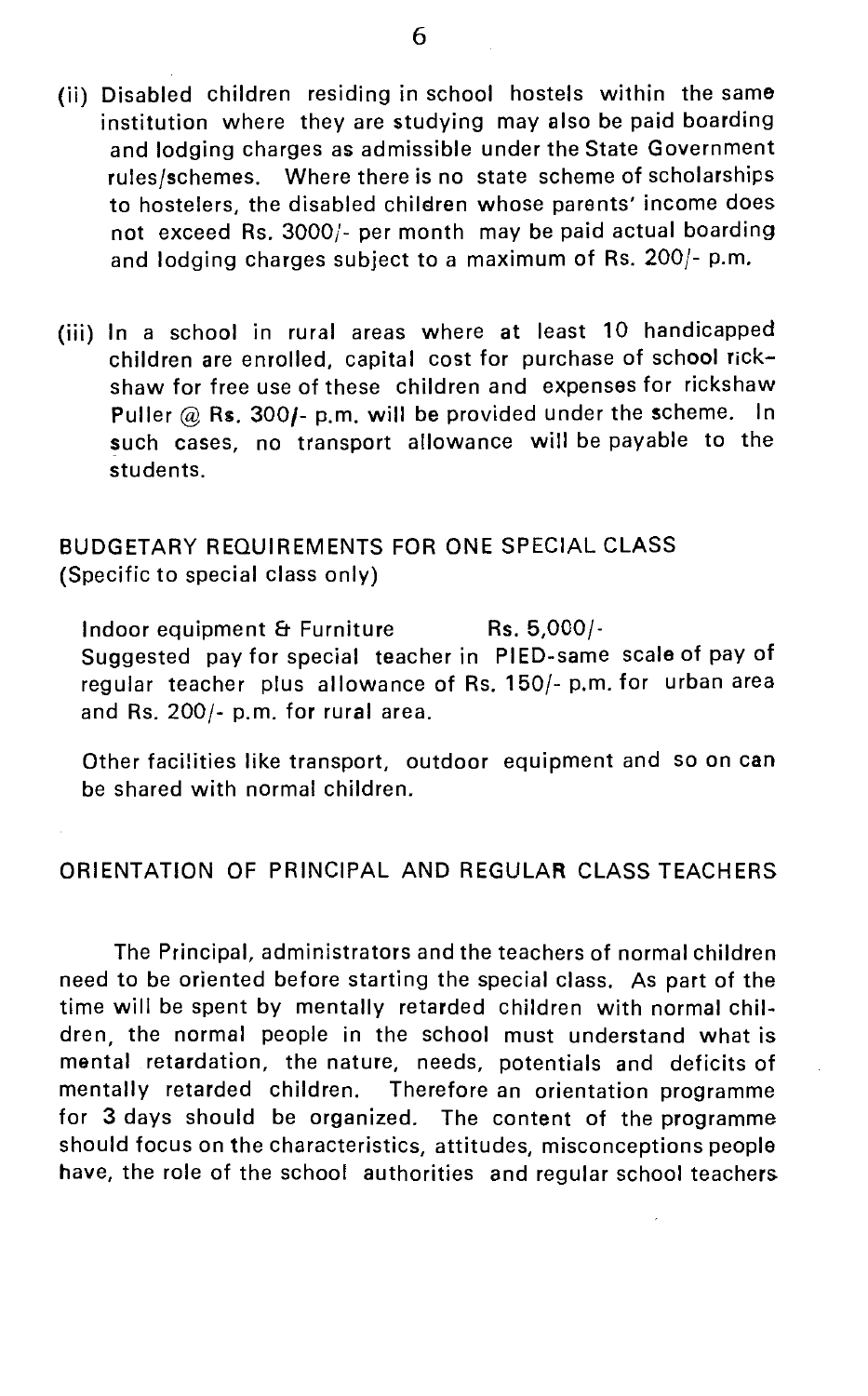<span id="page-10-0"></span>and possible suggestions for successful integration. It is advi-<br>sable to have audiovisual aids to enhance the programme. Enough sable to have audiovisual aids to enhance the programme. time should be allowed for discussions, question answer sessions<br>and clarifying the doubts of the audience if any. The success of and clarifying the doubts of the audience if any. the programme depends largely on the cooperation of the school staff.

#### Orientation of students in regular school

Moulding the attitudes of children at a young age is very essential for acceptance of retarded children in their school compound. Through lectures, stories, films, dramas and puppet shows an orientation to develop positive attitudes should be delineated.

There have been reported instances that non handicapped children who have mentally retarded children in their schools have corrected even their parent's miscenecptions regarding mental retardation. Therefore before establishing special class, the normal children need to be prepared and explained in detail, their specific roles in integration. Wherever the time table provides for specific activities along with retarded children, the teachers should make sure that the role of normal children is understood well by them. Any apprehension or reluctance in the non handicapped children should be cleared by counselling them. Normal children should be rewarded and reinforced if they exhibit behaviour that shows acceptance of their retarded peers.

#### INFRASTRUCTURE

In the main school building ideally the special class should be in the middle with regular classes on either side rather than in a corner so that they get more opportunity to be with other children during leisure time. The size of the class should be like other classrooms ie., 16'x12', well ventilated and architectural barriers should be avoided such as door step, to allow for children wih dual/mutiple handicaps. There should be provision for a locker to keep first aid kits and medicines in case of accidents.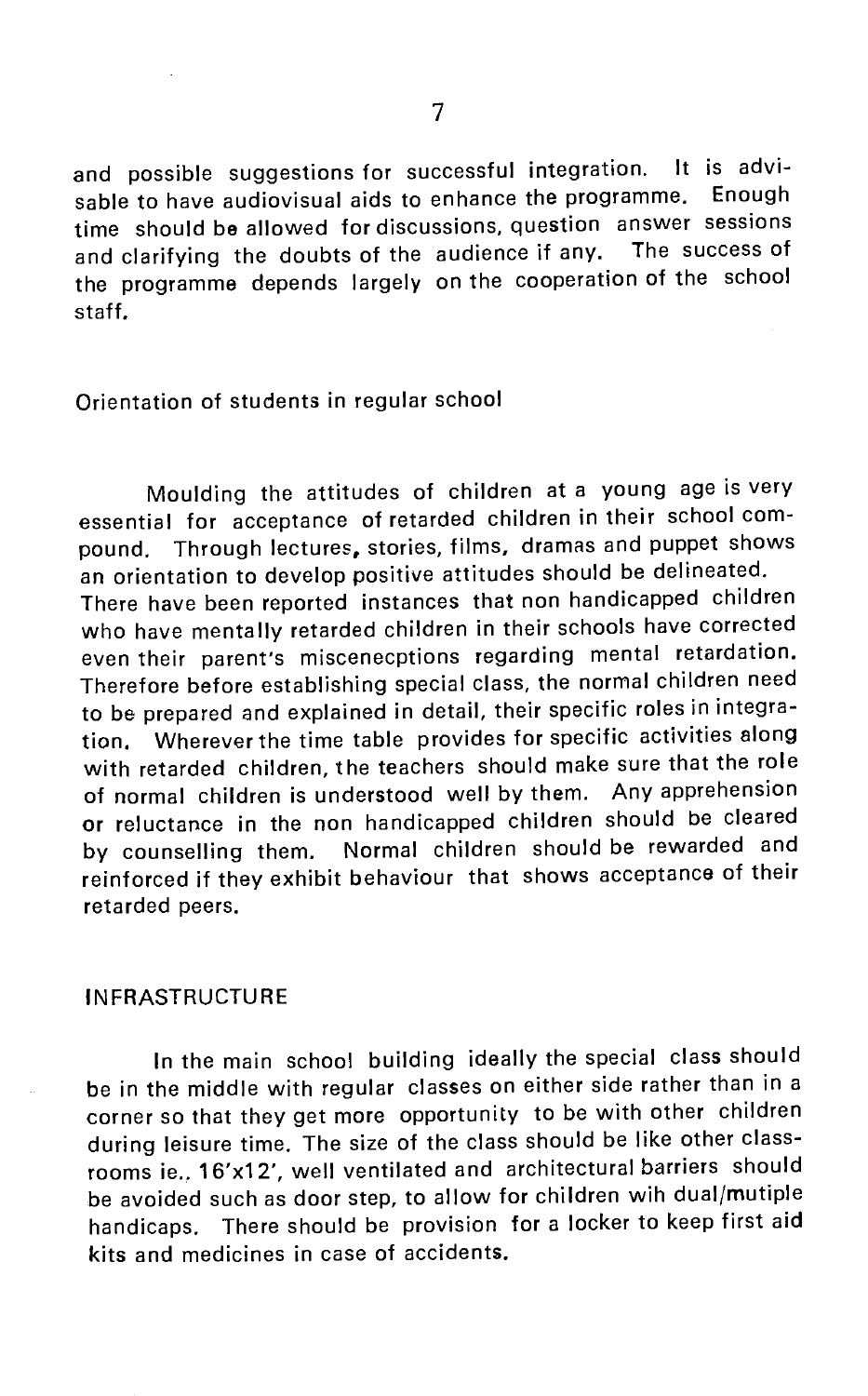

8

Individualized Instruction

s. students 7. Teacher BB.Blockboard W-Window C-Cupboard IL-Individual<br>Lockers  $D$ -Door



Same class + Furniture - arranged for group instruction

Spl. Class

Figure-2. Furniture arrangement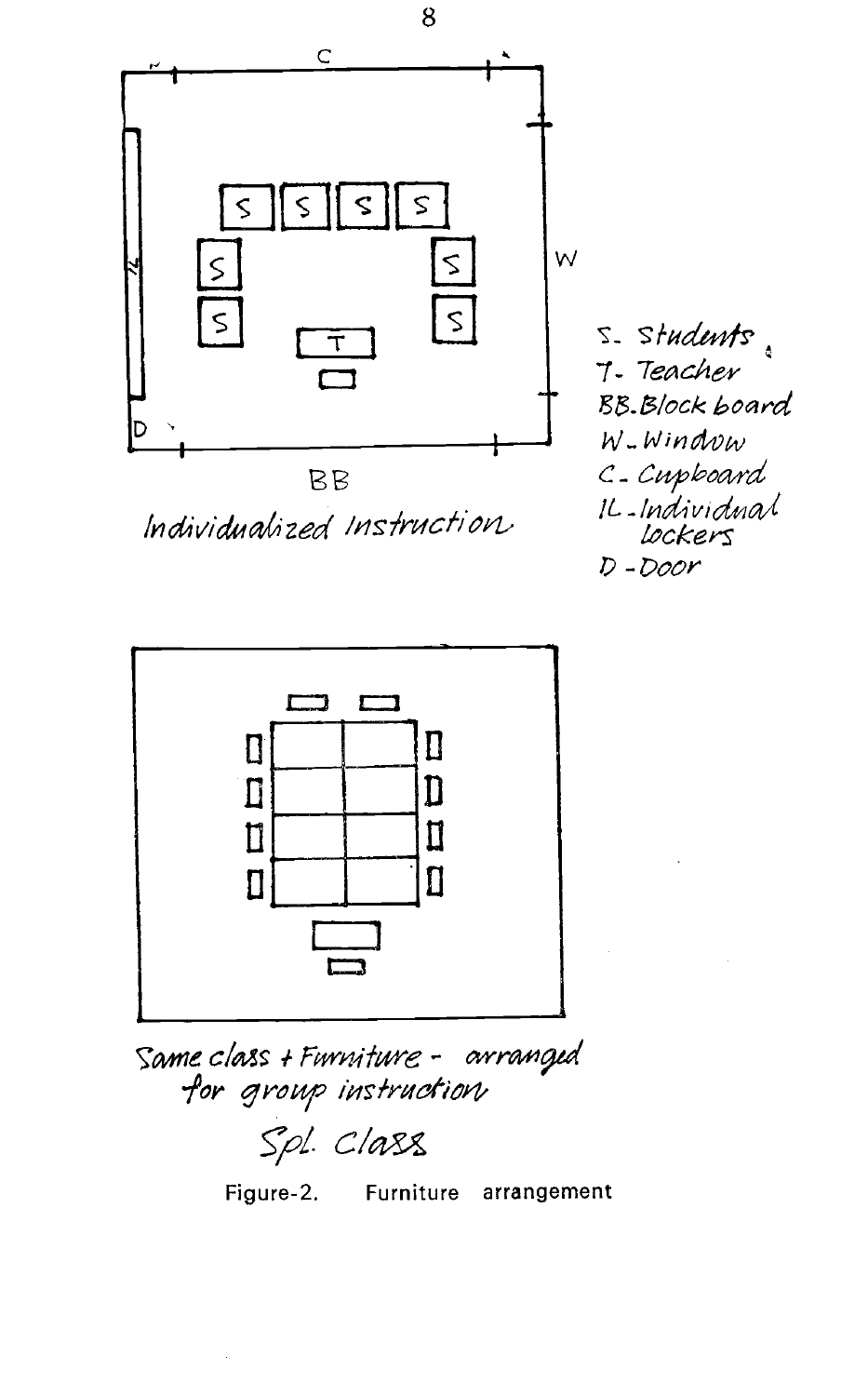#### <span id="page-12-0"></span>FURNITURE

Individual desks as in regular classroom may be provided, which can be rearranged for group activities also. As the children require individualized instruction, single desk and chair is preferred to two or three seaters as found in regular class. Ideal furniture and arrangements are shown in Figure-2.

#### EQUIPMENT

#### Outdoor equipment

The outdoor equipment can be the same as that of other non handicapped children use, as the retarded children are expected to play with the other children. Care should be taken to make sure that the equipment are repaired/replaced promptly so that broken edges, poking nails or breaking chains of swings and so on do not cause accidents.

Wherever possible facility for gardening should be made which may be a prospective goal for vocational training for future.

#### Indoor equipment

The indoor equipment would depend on the curricular content. The ultimate aim of educating the retarded children is to make them independent in their adult life. Therefore the programme should be functional, community referenced, individualized instruction in natural environment and age appropriate. To meet these needs the various grade level books, audio visual aids, in the form of models, pictures, slides, films if possible and the materials for motor coordination training should be available in the classrom for the teacher to use whenever needed. A list of appropriate equiment is given alongwith the curriculum content elsewhere in this booklet.

#### THE CLASS STRENGTH

The PIED recommended teacher pupil ratio for special education teachers envisaged under the scheme is 1 : 8. If resources permit, each regular school can have 1-2 such special classes.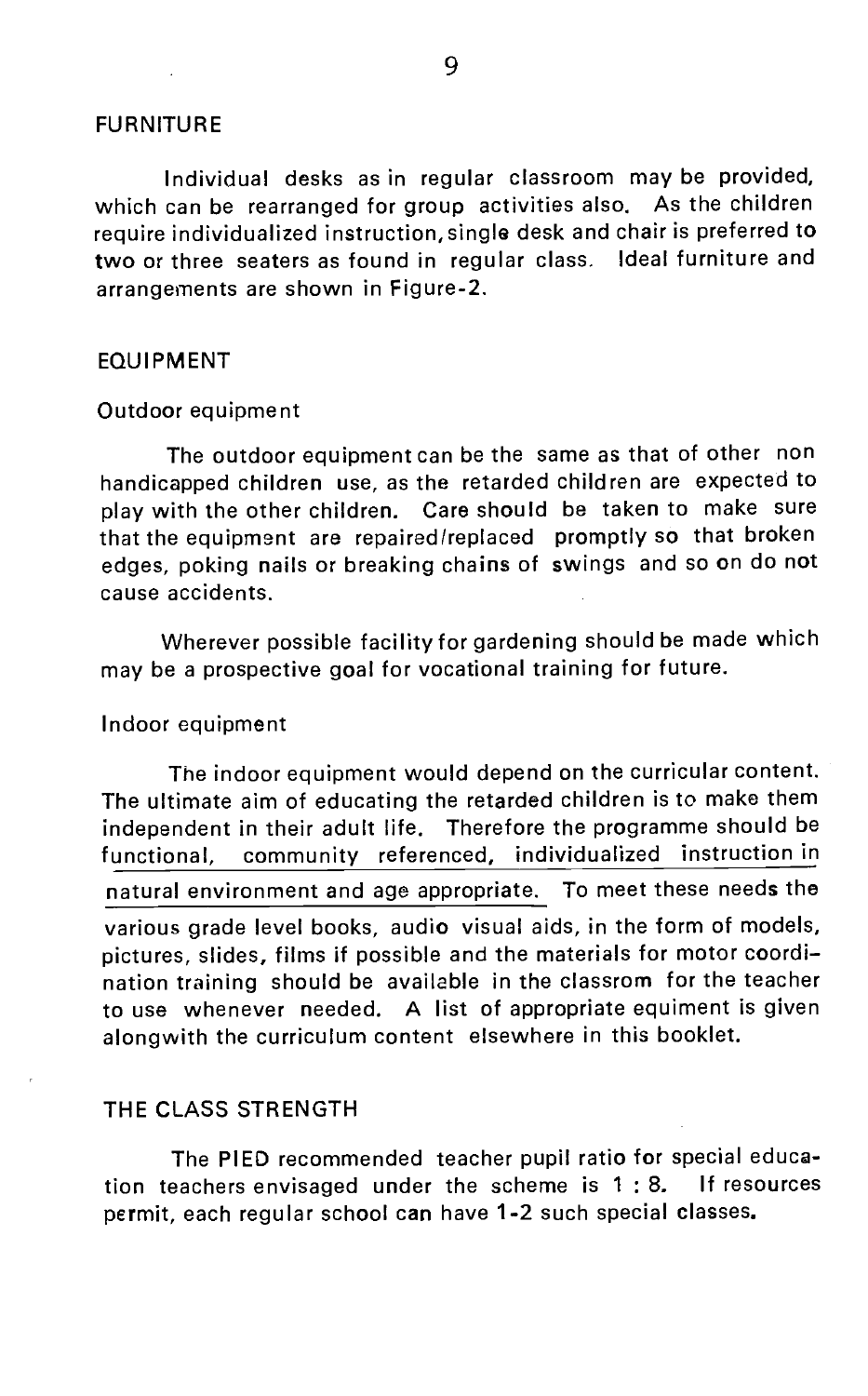<span id="page-13-0"></span>Each special class should have a qualified special educator who coordinates with other teachers. She should work in close collaboration with PT. music, art and craft teachers who will have retarded children along with normal children during their classes. The special teacher, in addition to teaching the retarded children, will have the additional responsibility of working with other staff in the school. Depending on the level of retarded children admitted, provision for a separate ayah may be made If only EMR children are admitted, ayah may not be necessary

\* Scale of Pay

The same scales of pay as available to the teachers of the corresponding categroy in that State/UT will be given to special<br>teachers. Considering the special type of duteies, these Considering the special type of duteies, these teachers will be given a special pay of Rs. 150/- p.m. in urban areas end Rs 200/- p m. in rural areas. The State Education Department may recruit such teachers for this purpose following the normal recruitment procedures.

#### ADMISSION

Admission should be made once a year as in regular school. Children screened by regular class teachers must be given priority. A team consisting of special educator, medical personnel, psychologist and the Prircipal should thoroughly assess the child and make decision on admission. Wherever needed, speech pathologist and physlo occupational therapist should be consulted. The team of experts should be consultants to the special class and should meet at least twice a year to review progress.

#### WORKING HOURS

The working hours must be same as the regular school. The time-table must provide for integration. A sample time table is seen at figure-3.

<sup>\*</sup> Scheme of Integrated Education for the Disabled Children (1987), NCERT, New Delhi.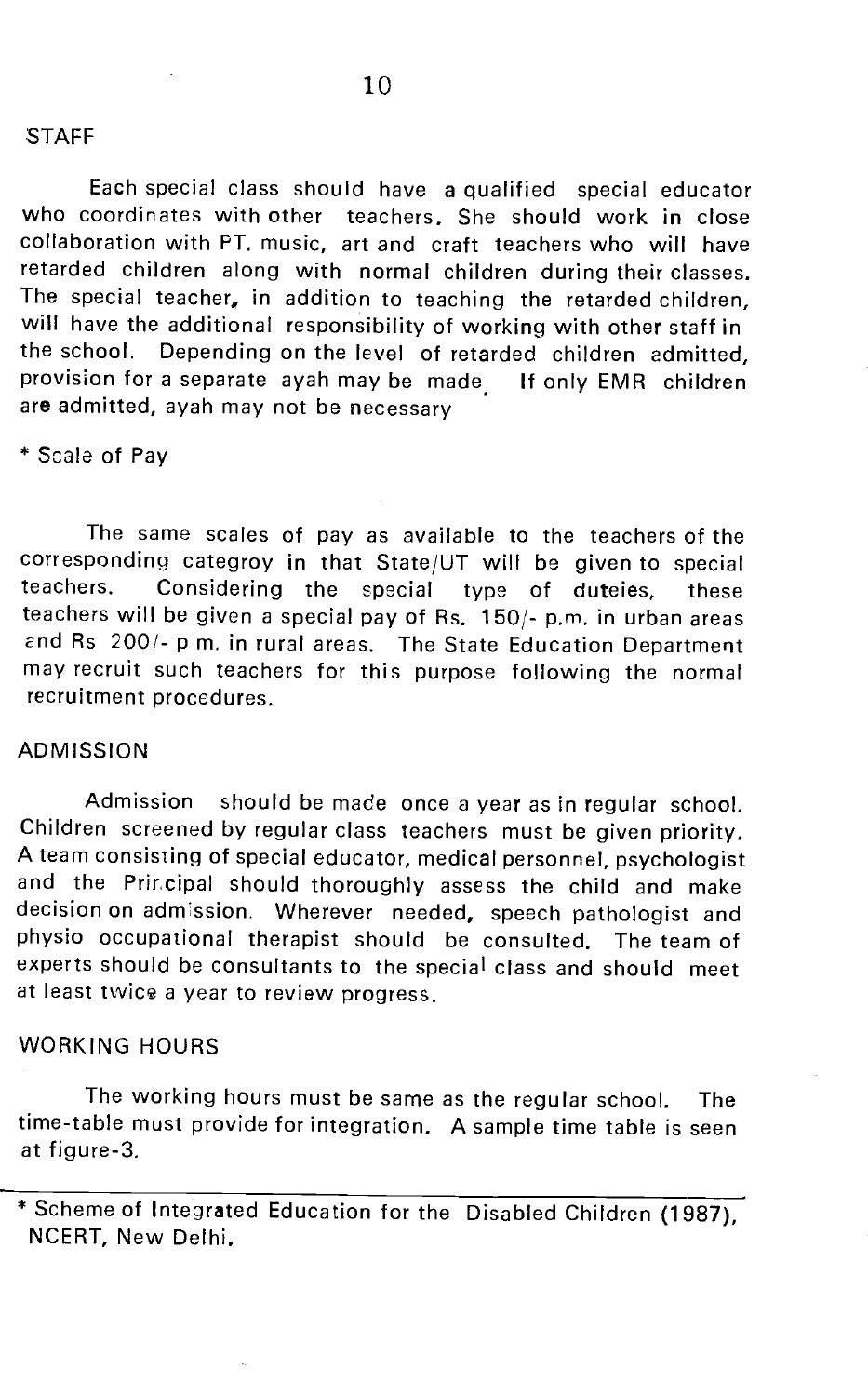## Figure-3

 $\sim 10^{11}$  m  $^{-1}$ 

# TIME TABLE — SPECIAL CLASS

|                                           | Monday                                                    | Tuesday                                                                                                           | Wednesday                | Thursday                                       | Friday                   |       |
|-------------------------------------------|-----------------------------------------------------------|-------------------------------------------------------------------------------------------------------------------|--------------------------|------------------------------------------------|--------------------------|-------|
| * 9.00- 9.15 AM                           | <----------------------------------- Prayer announcements |                                                                                                                   |                          |                                                |                          |       |
| $9.15 - 10.00$ AM                         | Language                                                  | Arithmetic                                                                                                        | Social<br>studies        | Out door<br>org. play                          | Environmental<br>studies |       |
| $10.00 - 10.45$ AM                        | Arithmetic                                                | *Story reading                                                                                                    | Money                    | Language                                       | Arithmetic               |       |
|                                           |                                                           | , and an experimental process and the second contract and construction of the second contract and contract of the |                          | Break ------------------>                      |                          |       |
| $*10.45 - 11.00$ AM<br>$11.00 - 11.45$ AM | Environmental                                             | Social studies                                                                                                    | Language                 | Arithmetic                                     | Language                 | $\Xi$ |
| 11.45-12.15 PM                            | studies<br>*Music                                         | Language                                                                                                          | *Painting                | Environmental<br>studies                       | Social studies           |       |
| 12.15- 1.00 PM                            | Social<br>studies                                         | Money                                                                                                             | Environmental<br>studies | Time                                           | *Art & Craft             |       |
| * $1,00 - 2,00$ PM                        |                                                           |                                                                                                                   |                          |                                                |                          |       |
| 2.00-2.30 PM                              | Time                                                      | Environmental<br>studies                                                                                          | Arithmetic               | Social studies                                 | Money                    |       |
|                                           |                                                           |                                                                                                                   |                          |                                                |                          |       |
| $*$ 2.30 $-$ 3.30 PM                      |                                                           |                                                                                                                   |                          | (gardening, wood work, painting, packing etc.) |                          |       |

(\*) Integrated with normal children.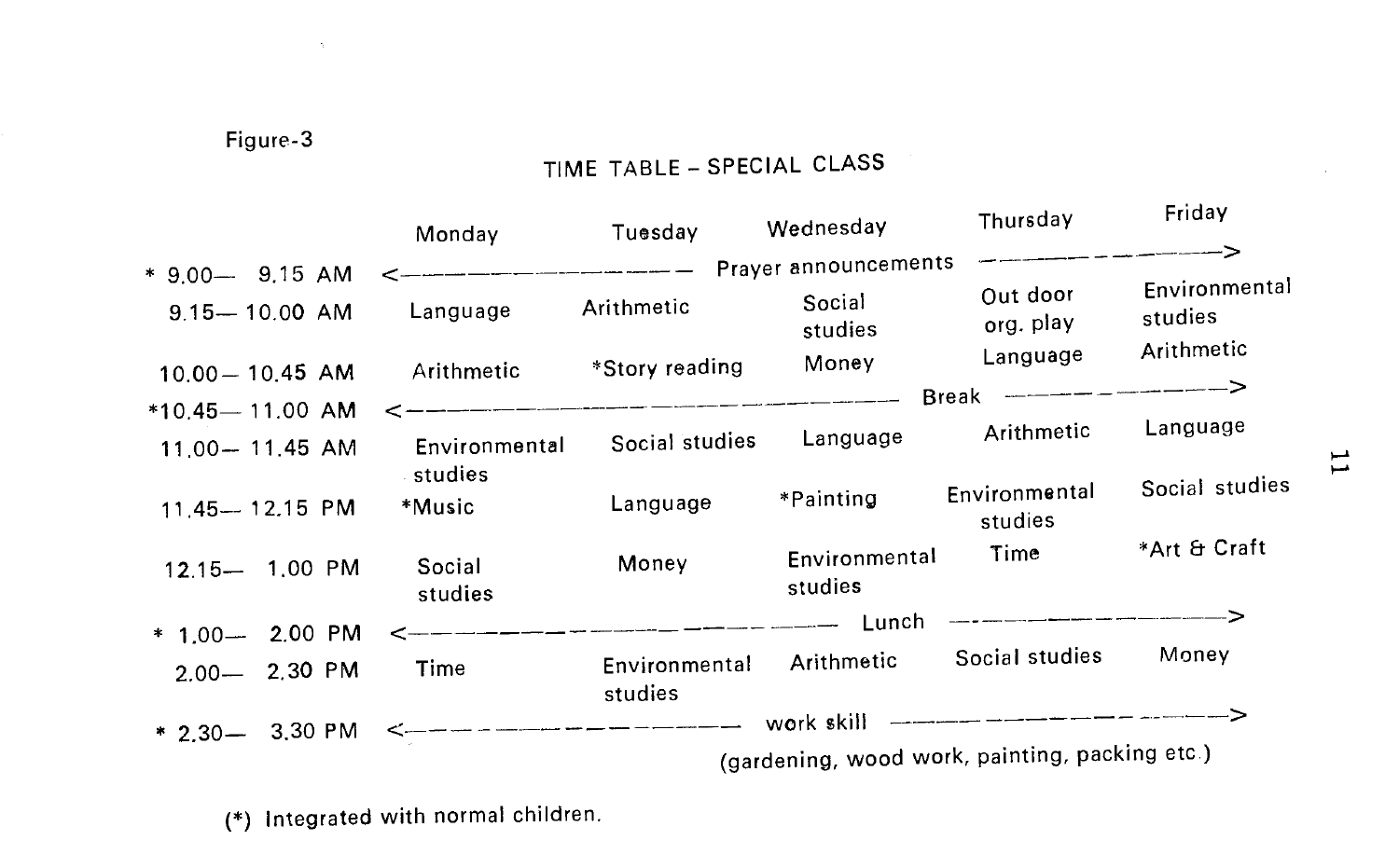

Peer tutoring - A normal peer assisting<br>a retarded child with academics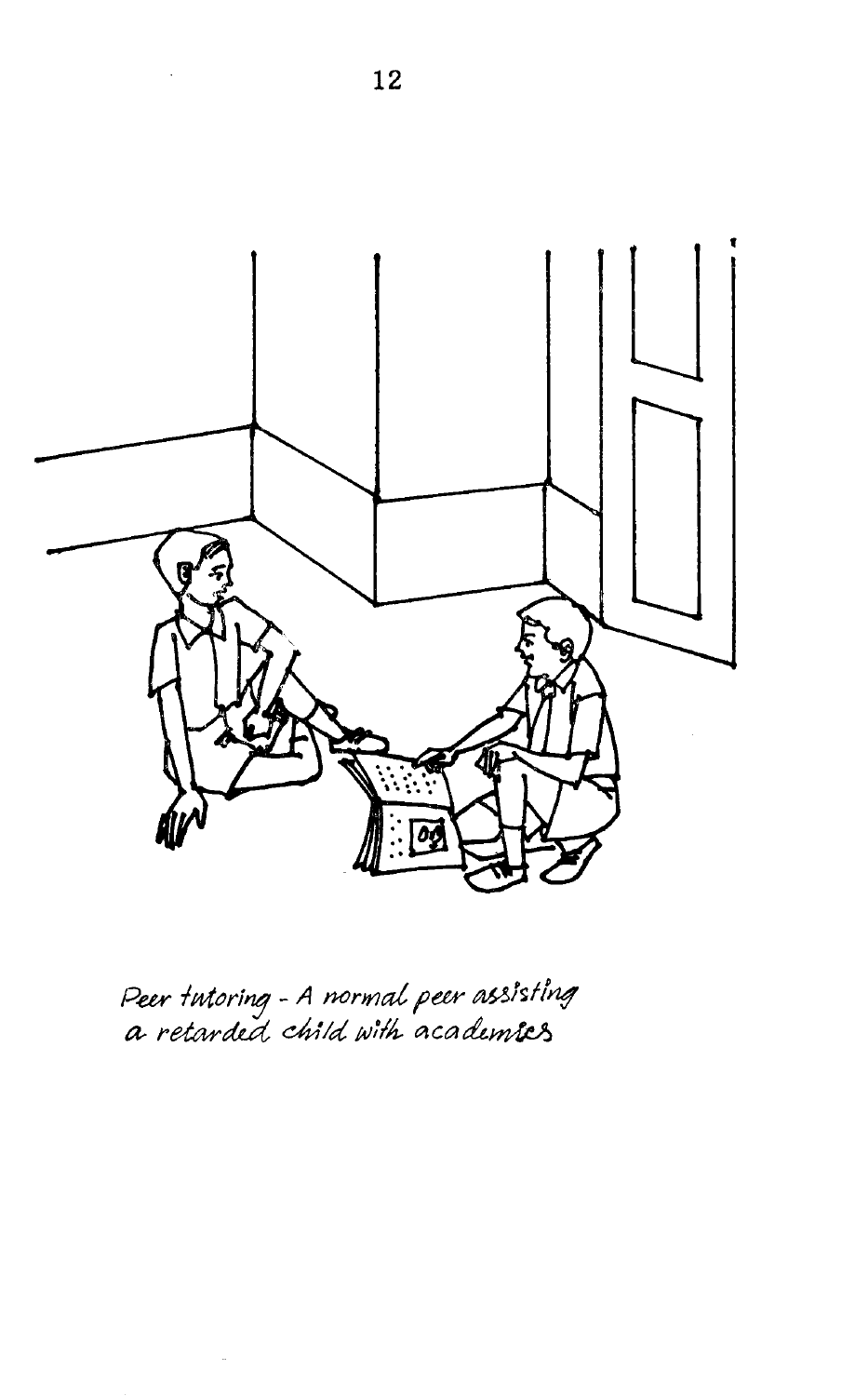#### <span id="page-16-0"></span>CURRICULUM AND PROGRAMMING

\* The National Curriculum for elementary and secondary education framework (1988) suggests that the curriculum and its transactions will have to take a notice of the special requirement of the first generation learners who constitute a large population<br>of school going children in our country. The curriculum should of school going children in our country. provide for new methodology for developing compensatory and remedial measures in education to suit the needs of the deprived, the disadvantaged and the disabled so that they could be brought on par with others as early as possible.

Teaching a retarded child in a classroom does not directly result in generalization of what is learnt. Therefore, the child needs to be taught in the natural setting, thus minimizing the transfer of learning. It is necessary to structure the curriculum in such a way that he is taught just what will be of use to him in day to day living and is appropriate of his age. This leads to acquisition of suitable adaptive behaviour. A brief outline of such a curriculum for mentally retarded children in integrated set up is given at appendix-1.

#### MAINTENANCE OF RECORD

Each teacher is responsible for initial evaluation of skill level, setting goals and writing IEP for the child, which should be reviewed every 3 months. The various records to be maintained are, (a) admission register including children admitted, rejected, waiting list, (b) Attendance register, (c) Stock register, (d) Accession register and (e) Visitor's diary.

As mentioned earlier, every child must have the individualized educational/training programme developed, which should be systematically implemented and progress evaluated, using the periodic review form.

<sup>\*</sup> National Curriculum for elementary and secondary education framework (1988), NCERT, New Delhi.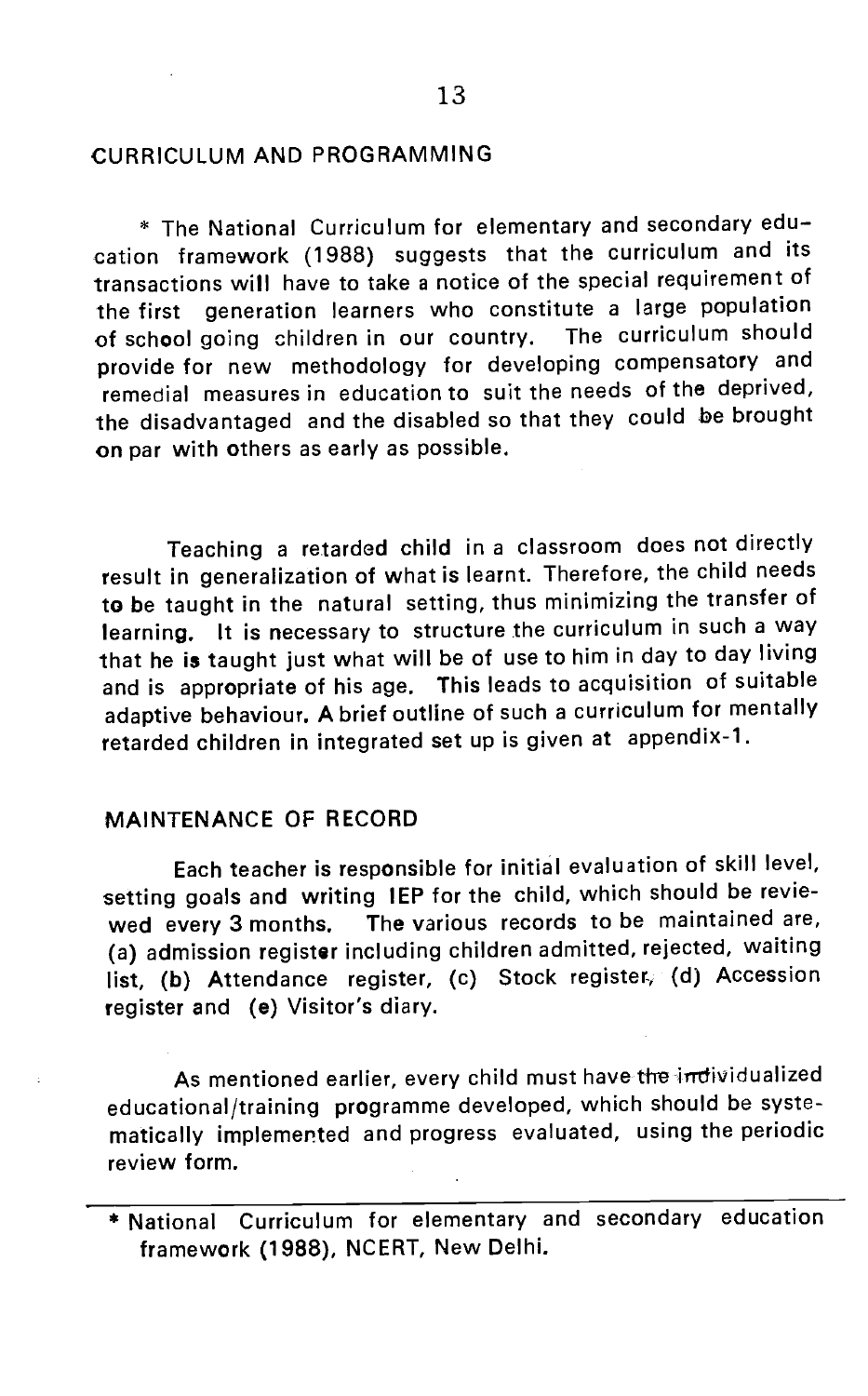<span id="page-17-0"></span>The IEP/ITP form and the manual is seen at appendix—2. The booklet is an outcome of a National seminar on development of IEP format held at NIMH in 1986. Professionals from various fields including special education, speech pathologyand audiology, psychphysio occupational therapy and medicine participated. The existing IEP forms in the country were considered in the seminar and a new one was developed with a manual for filling it. The participating organizations tried out the new format for 6 months and gave a feedback. Based on the feedback given further modifications were made and the revised one is appended in this booklet alongwith its manual. This form is currently being used successfully in a number of special schools in the country. A copy of the sample filled IEP/ITP is at appendix-3.

#### PARENT MEETING

The teacher must organize periodic parents meetings. Ideally, once in every three months and once annually parents meeting should be organized. In addition, individual meeting with parents depending on the need should be held. It is ideal to have a student diary through which the parents and the teacher can communicate.

#### **CONCLUSION**

As it can be seen, setting up a special class in a school for normal children is relatively less expensive, easy to set up, gives the retarded children their education in less restrictive environment with normal children thus allowing normal and retarded children to know each other early in life. This paves way to spontaneous integration. In addition, every village has a primary school where inclusion of a special class is relatively easier than setting up special schools. If efforts are taken in this line, the goal of universalization of primary education is not very difficult to achieve in the near future.

#### **ACKNOWLEDGEMENTS**

Administrative support rendered by Mr. P. A. Sivasubramanian, Deputy Diretor (Admn) and his team for printing of this booklet is sincerely appreciated.

We thank Mr. A. Venkateswara Rao for the efficient secretarial help and Mr. K. Nageswara Rao for the art work for the booklet.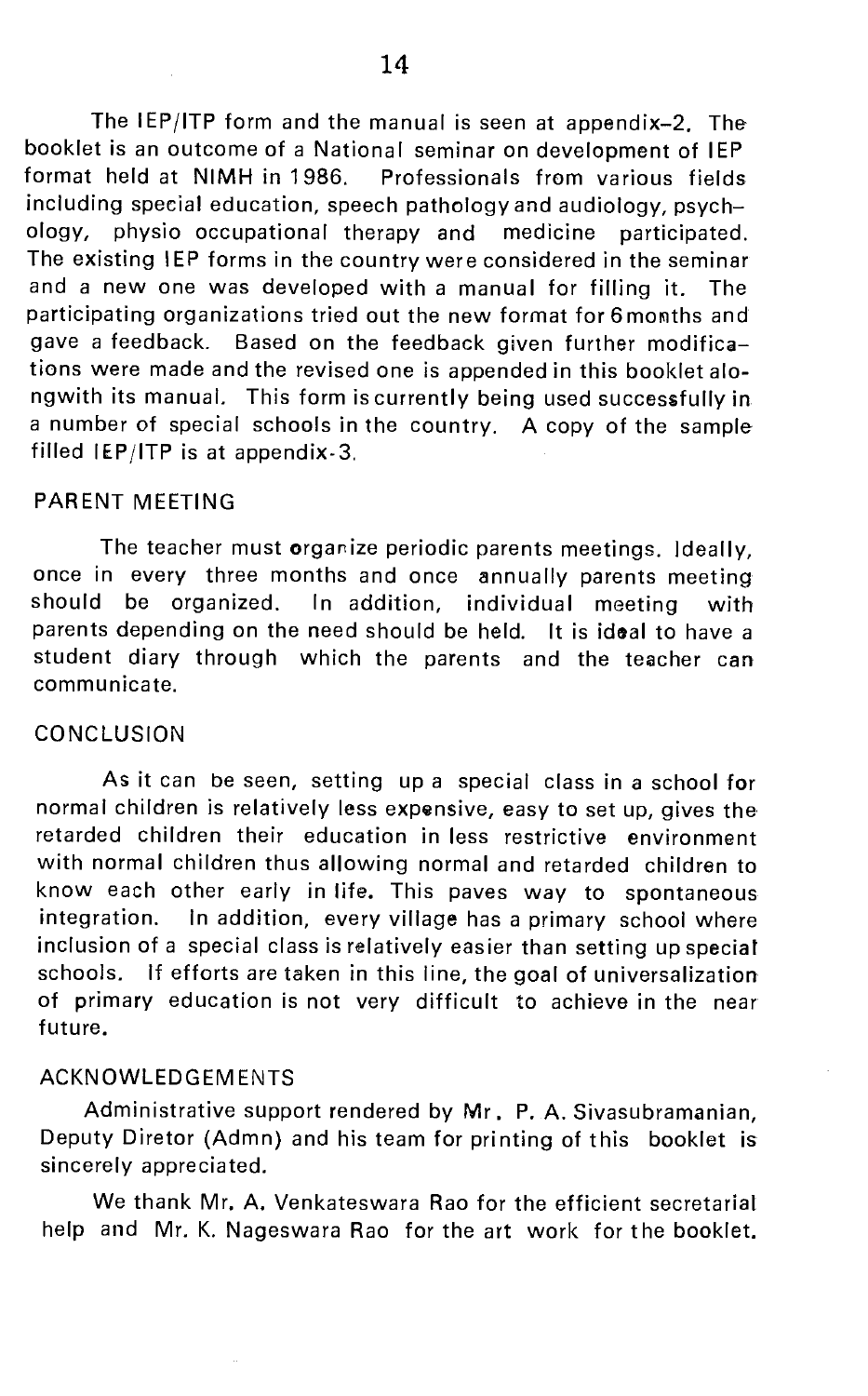

Travelling together — normal peers helping retarded peers in gaining independent travel skills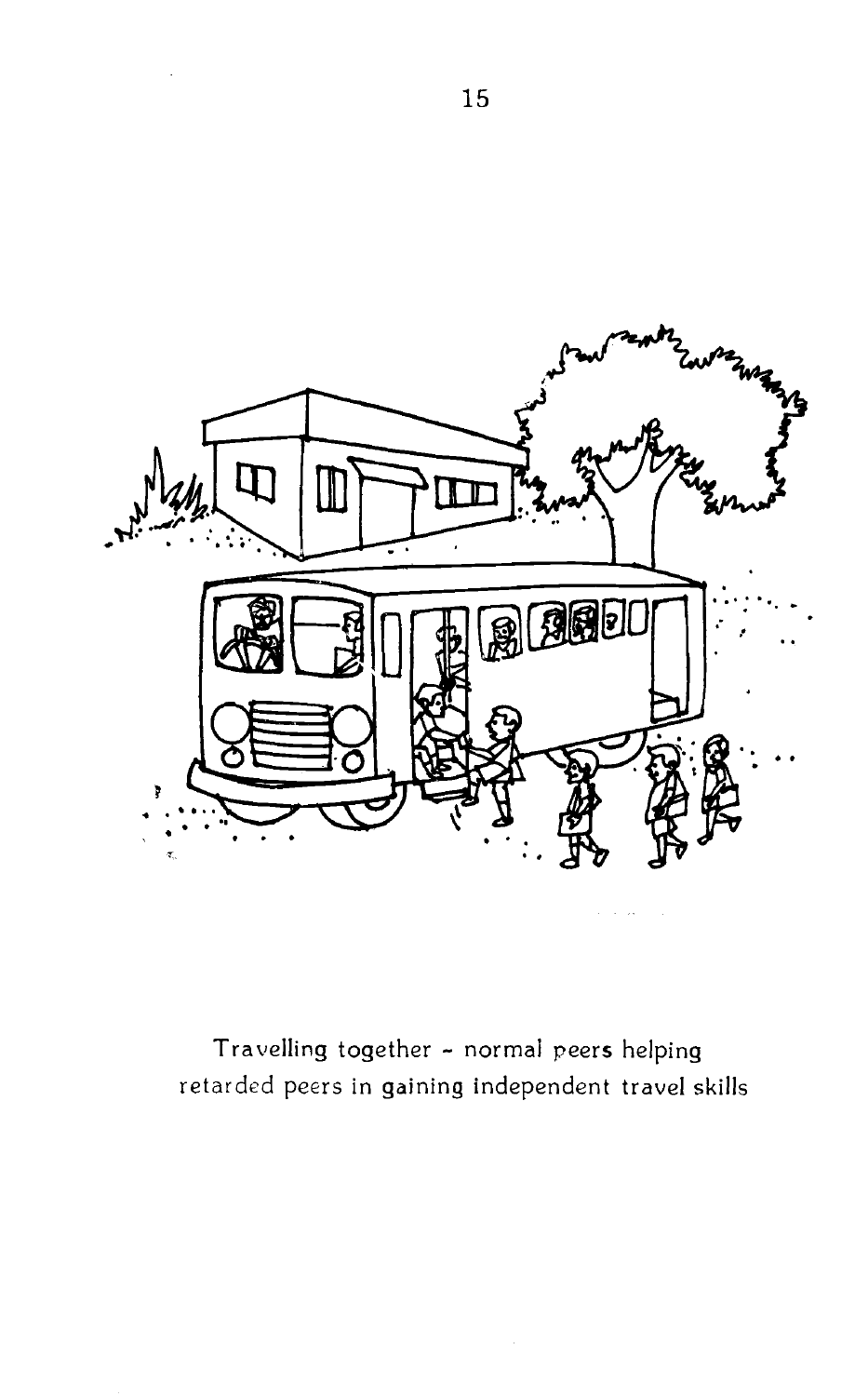# <span id="page-19-0"></span>CURRICULUM OUTLINE FOR INTEGRATED EDUCATION OF MENTALLY RETARDED CHILDREN\*

#### PREPRIMARY LEVEL

The skills required to be trained at preprimary level are very close to those required for normal children at that level, This would include self—help, motor, socialization, language and cognitive skills. In a pre-school for normal children, the programming includes these areas and therefore, the same content can be main tained for the retarded children with emphasis on repetition and generalization of skills. As the child grows older, the curriculam in regular schools is basically academic oriented which a mentally retarded child will not be able to cope with. Therefore it requires modification to suit the level of the child and yet be functional. The following are the suggestions for modifying the regular education curriculam to suit a child with mild mental retardation in integrated set up.

#### PRIMARY LEVEL

As the educable/mildly retarded children are qualitatively different from the normals, their classroom performance must be viewed in terms of curricular programming that is modified appropriately to suit the target population. A systematic approach to the construction of curriculam of EMR children is necessary so that content can be tailored to the needs of these children. The objective for each child should be formed after having an understanding of the abilities, interests and needs of the child.

Primary group includes children who have acquired at preprimary level readiness to undergo training in classes I to V. As the mental ability of EMR children is limited the curriculum of classes I through V of regular school must be modified to suit these children, restricting the academic work to basic functional academics.

<sup>\*</sup> Prepared by Narayan, J & Sen, R. for a UNICEF aided project, 1984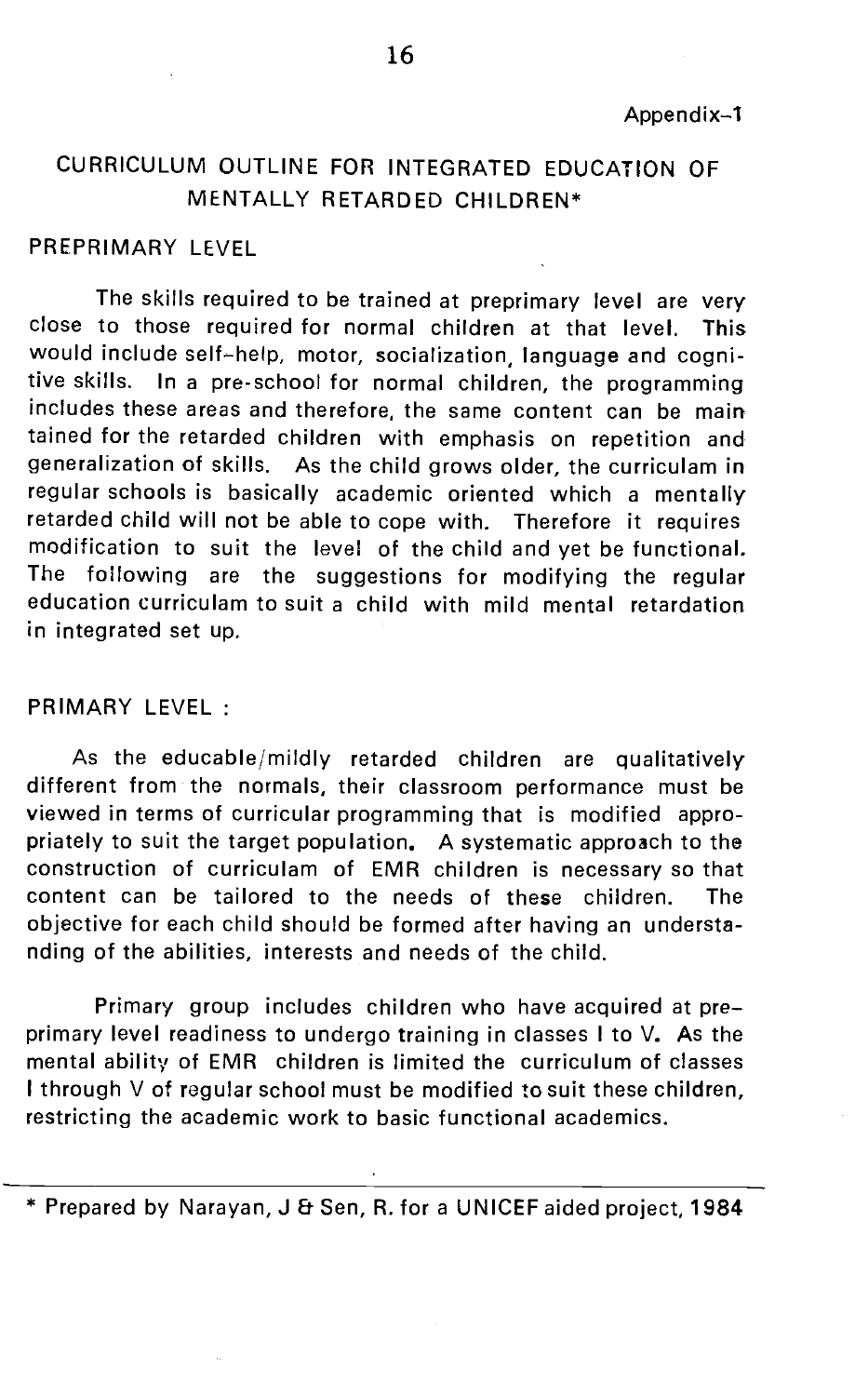Some of the skills listed for the EMR children in primary group may seem too high for them. The resource teacher should aim at achieving the maximum possible depending on each child's level of functioning and not necessarily in all the skills listed.

CLASSES 1.-V - CURRICULUM OBJECTIVES:

Maths — Book I, II & Ill

- 1. Numerals ordering of numbers 1 1,OCO
	- number values, quantity concepts and number placements 1 - 1,000

— number operations

- $(i)$  addition: multiple, using 3 digit nos. concept of carry over
- (ii) Substraction : using 3 digit nos. concept of borrowing.
- (iii) multiplication using 3 digit nos. multiplies
	- by 2 digit nos.
	- table up to 10
	- skip counting by 2's, 5's and 10's.

(iv) division : 3 digit nos. divisible by 2 digit nos.

- fractions (I) understanding the basic concepts
	- (ii) comparing fractions
	- (iii) conversions
	- (iv) simple additions & substractions
- decimals (i) understanding the basic concept
	- (ii) conversions
	- (iii) simple additions & substractions
- 2. Measurement
- 3. Weights
- 4. Elementary Geometry
- 5. Time and Calender
- 6. Money

7. Number names upto 1,000— oral recognition and naming

NOTE : Every teaching must be followed by a real life experience in using what is learnt, such as in a shopping situation, or travel or seeing time and so on. Transfer of learning must occur alongwith clessroom teaching.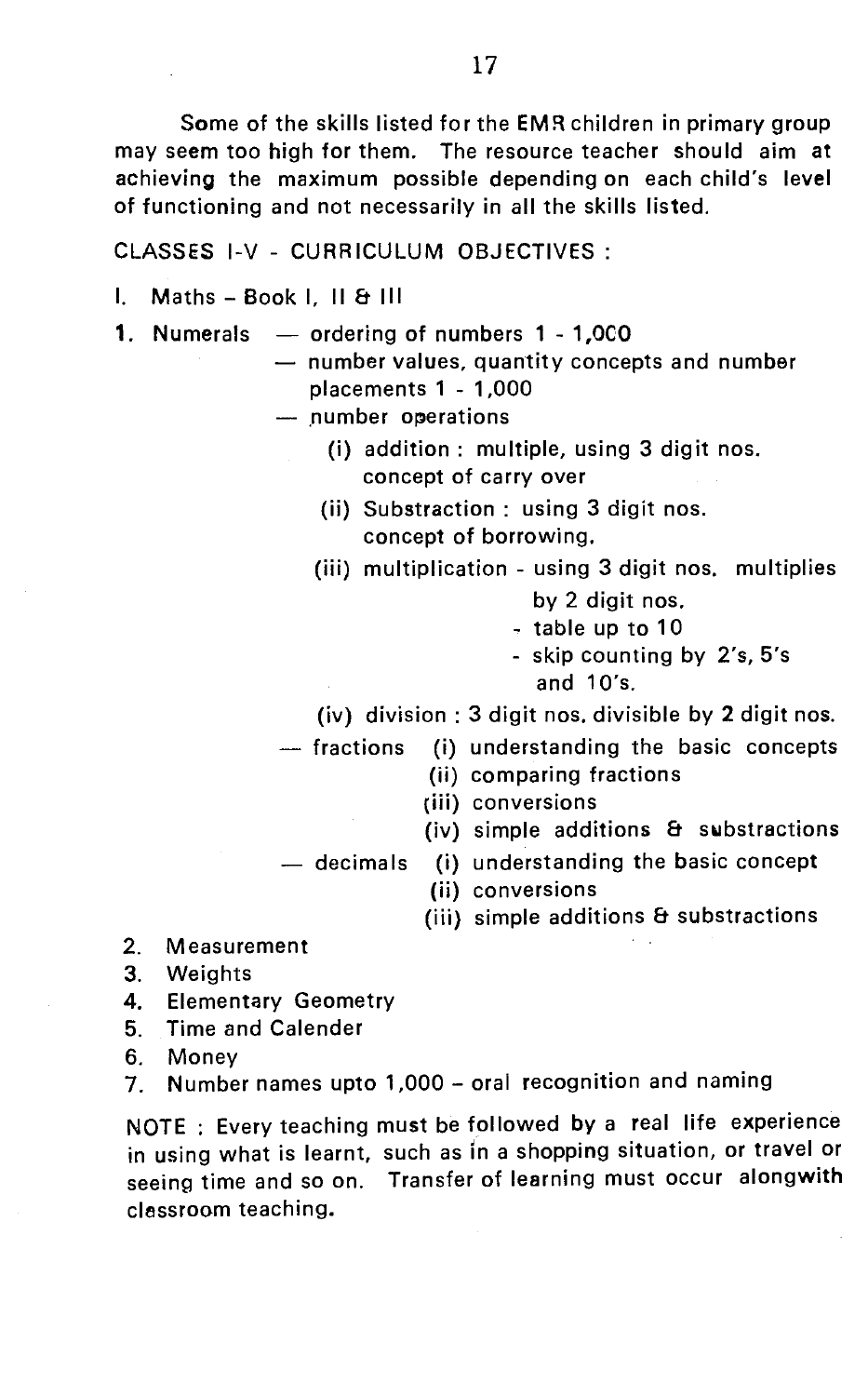- II. LANGUAGE
	- 1. Reading Book I, II, Ill, IV reading the Text—word analysis and word meanings
	- 2. Comprehension upto level of BOOK Ill using supplementary readers and story books.
		- reading comics and children's magazines
		- language work books to introduce grammer including opposites, tense, gender, singular, plural
	- 3. Written  $-$  relating everyday happenings and expression events of interest events of interest
		- writing stories and compositions
		- completing open ended stories
		- picture descriptions and picture stories
		- letters to family and friends
	- 4. Oral expression recitation of prose and poetry
	- 5, Oral English/ conversation classes to encourage Language comprehension and to practice expression

### Ill. ENVIRONMENTAL STUDIES

- 1. History and Geography topics to increase knowledge of India and its states and an introduction to other countries.
- 2. General Science
- 3. Biology Health and Hygiene
- 4. Moral Science
- 5. Civics

NOTE : All above subjects to be approached as project topics and arts, crafts, language expression and outings to be correlated to Environmental Studies eg The study of mountains in India will include paper models, clay models, pictorial charts and expressions of language work, geometry and handwork.

The following subjects to be included as Integrated Activities in the Curriculum - It can be a class of unequal ratios of children-1O from special class 2 from normal class.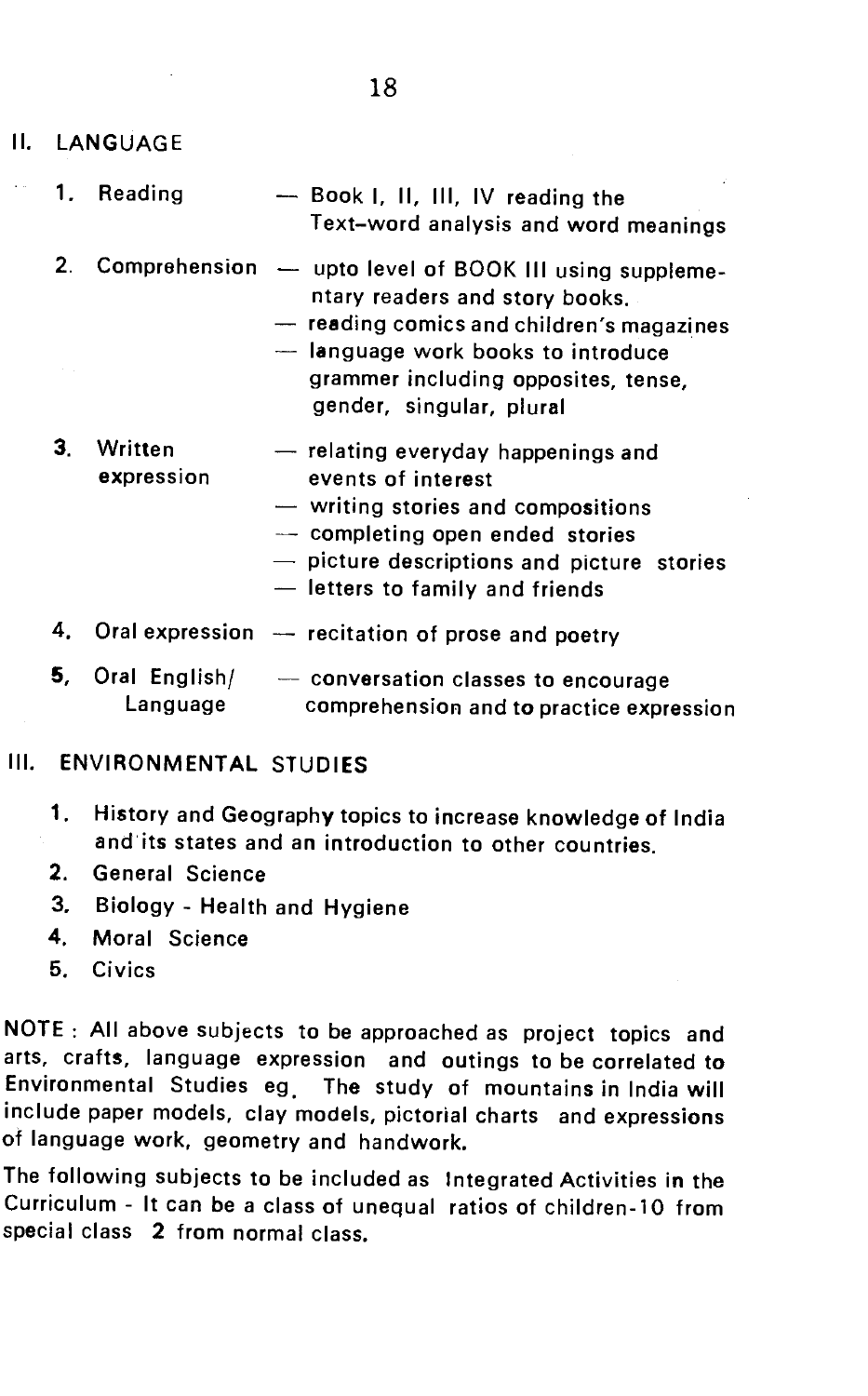### IV. ARTS AND CRAFTS

- 1. Free painting using water colours, oil colours, crayons or pastels.
- 2. Block printing, Vegetable printing.
- 3. Tie & Dye.
- 4. Fabric painting.
- 5. Simple needlework.
- 6. Clay modelling.
- 7. Paper mache.
- 8. Macramae chord knotting.
- V. HOME SCIENCE

Can be introduced as optional hobbies. VI. MUSIC

- 
- VII. DRAMA

### 2 activities selected from 5 for each class

- VIII. GARDENING
- IX. PET CORNER
- X. PHYSICAL EDUCATION
	- 1. Drill & exercises
	- 2. Yoga
	- 3. Team games

#### EQUIPMENT

- 1. A library stocked with supplementary readers, story books, comics and children's magazines.
- 2. Arts and Crafts materials.
- 3. Home Science equipment.
- 4. Gardening equipment.
- 5. Percussion instruments for orchestra.
- 6. Pets.
- 7. Stationery.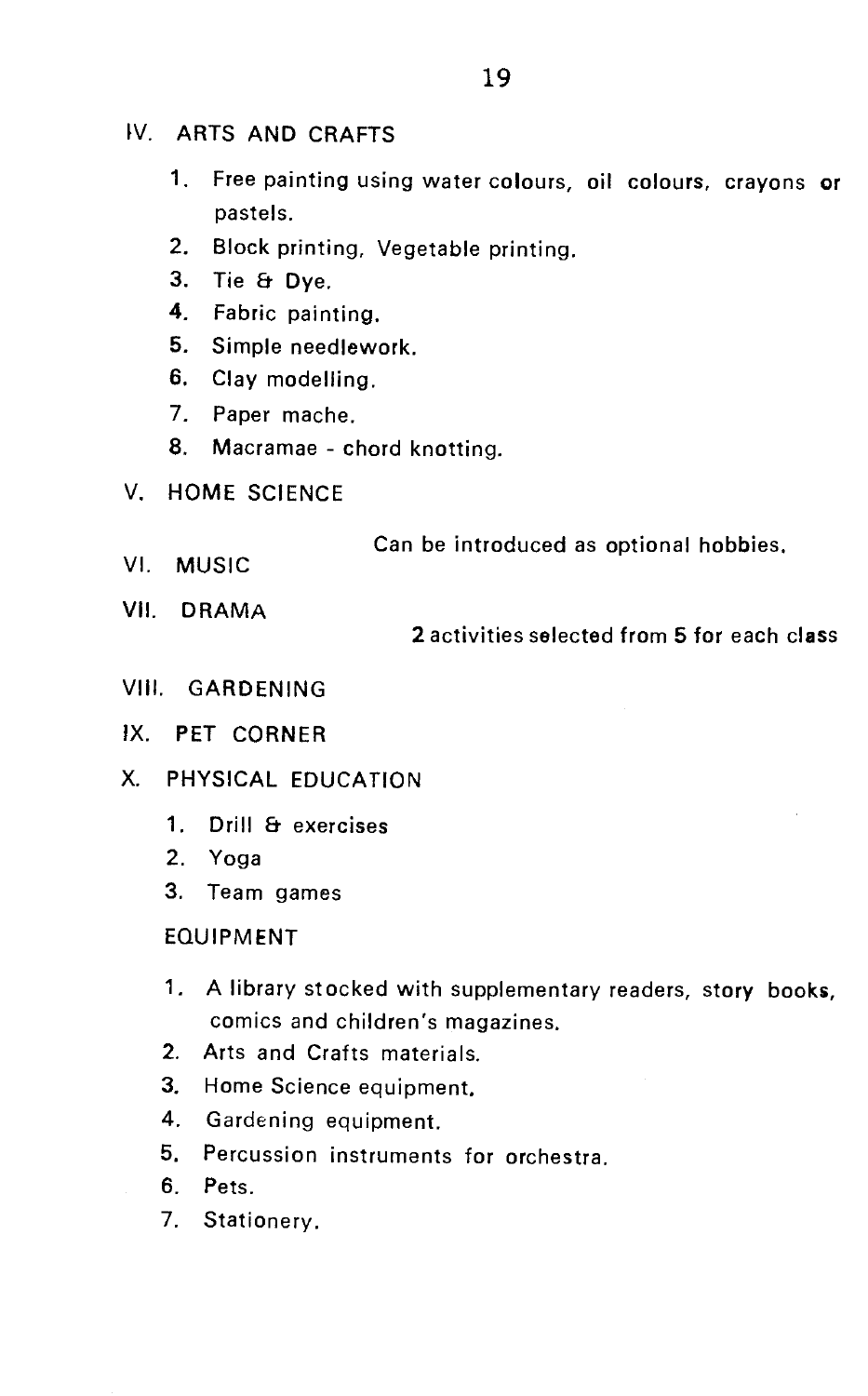# CURRICULUM FOR THE SECONDARY GROUP

Secondary level which is otherwise known as the pre-vocational level of training aims at preparing a mentally retarded child towards acquiring appropriate vocational skills. At this stage, the functional academic work and vocational training are<br>given simultaneously, orienting the child to attain self sufficiency in the society. In addition social activities, communication skills and ability to enjoy leisure time also should be goals of this programme.

Therefore, with broad curriculum objectives, the following measures also must be taken.

- 1. Initially the student must be provided work experience in controlled setting.
- 2. A large number of opportunities must be provided according to each individual's needs and abilities.
- 3. The teacher must keep in mind the chances of the work—placement of the student in the community.

The following are the curriculum objectives for the secondary level. The resource teacher must keep in mind that each child is different from the other and therefore she should use these objectives as a guideline to form programme for each child.

CURRICULUM OBJECTIVES

I. CORE SUBJECTS

- 1. Commercial maths
	- a. Practical use of mathematical operations for solving problem of money, measurement, time, etc.
	- b. Activities of social competence such as making simple budgets, bills and receipts, keeping accounts, buying and using postage, concept of banking and saving, knowledge of rail and bus timing and fare, etc.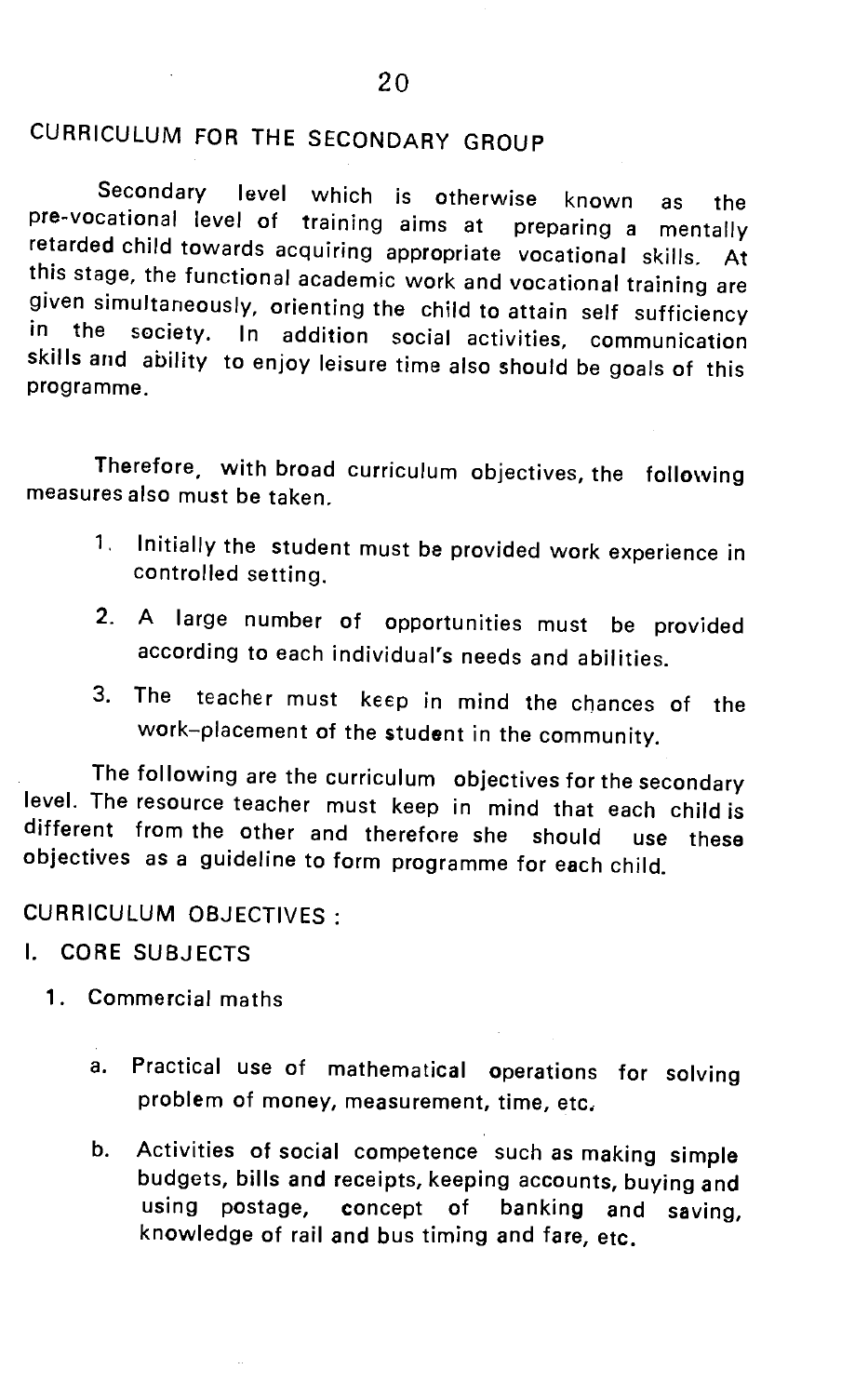2. Language

| English                 |                             | : To know functional vocabulary list, key words,<br>commercial signs, alphabets, product labels<br>and environmental signs. |
|-------------------------|-----------------------------|-----------------------------------------------------------------------------------------------------------------------------|
| Oral                    |                             | English to understand<br>: Conversational<br>instructions, express himself/herself and to<br>attend telephone calls.        |
| Written                 |                             | : Signing, writing personal information sheet.                                                                              |
| Hindi/<br>mother tongue | $\mathcal{L}^{\mathcal{L}}$ | Raising the standard to the literacy level recog-<br>nised by the Open School Exmination Board.                             |
| Reading                 |                             | : Introduce newspaper, magazines and<br>information books.                                                                  |
| Written                 | ÷.                          | Writing sentences, compositions and simple<br>letter writing-business and social                                            |

3. General knowledge and social competence

The topics covered here could be the extension of the Environmental Studies of Classes I—V. Opportunities should be given for more practical experience aiming towards self- reliance and independence among the students to the maximum extent possible.

- 4. Domestic skills
	- 1. Dish washing
	- 2. laundering
	- 3. Sweeping, mopping and dusting
	- 4. Basic cooking for self needs
	- 5. Grooming for occasions and day to day
	- 6. Personal hygiene
	- 7. First aid and basic medical care
	- 8. Basic needle work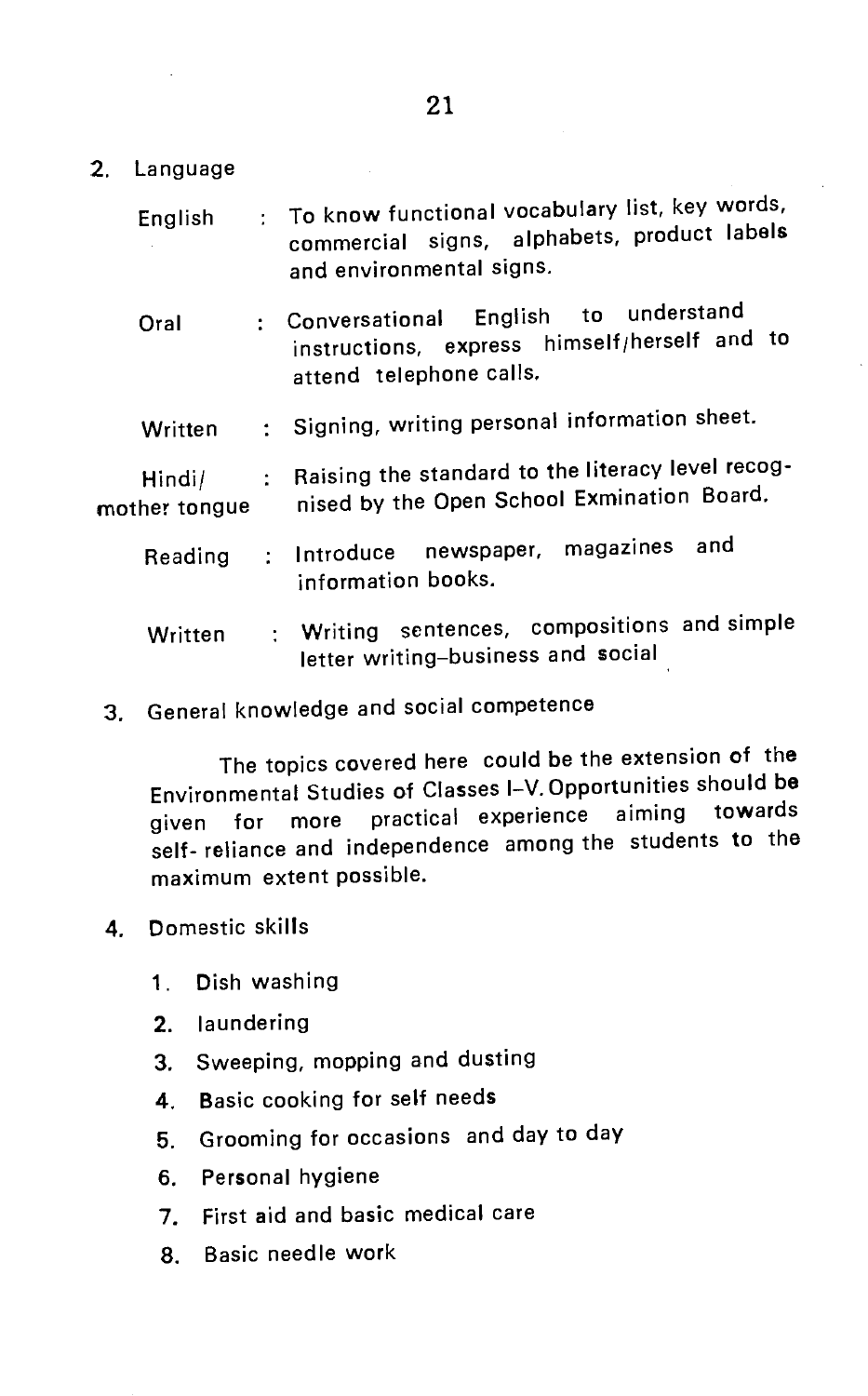- II. Optional Subjects : (Based on aptitude and interest) Each student will opt. any 2 and specialize
	- 1. Home Science
	- 2. Horticulture (Gardening)
	- 3. Weaving
	- 4. Fine Arts
	- 5. Music vocal/instrumental
	- 6. Needle work embroidery, knitting, etc.
	- 7. Craft Such as block printing, basket making, carpentry, macramae, baik and dye, light engineering.
	- 8. Any other

## EQUIPMENT: (Only major equipment are listed)

Home Science

- Cooking range
- refrigerator
- mixer— blender
- adequate cooking and serving utensils including pressure cooker, crockery and cutlery.
- containers for ingredients and cupboards for storage.
- aprons and other related equipment.

## Horticulture:

— gardening equipment:

Fine Arts

- easel board
- water and oil colours, brushes
- aprons
- stationery

Music:

— different musical instruments depending on the aptitude and interest of the students and the availability of teachers.

## Needle work :

— Sewing machine and all related materials.

Craft:

— respective craft equipment for chosen crafts.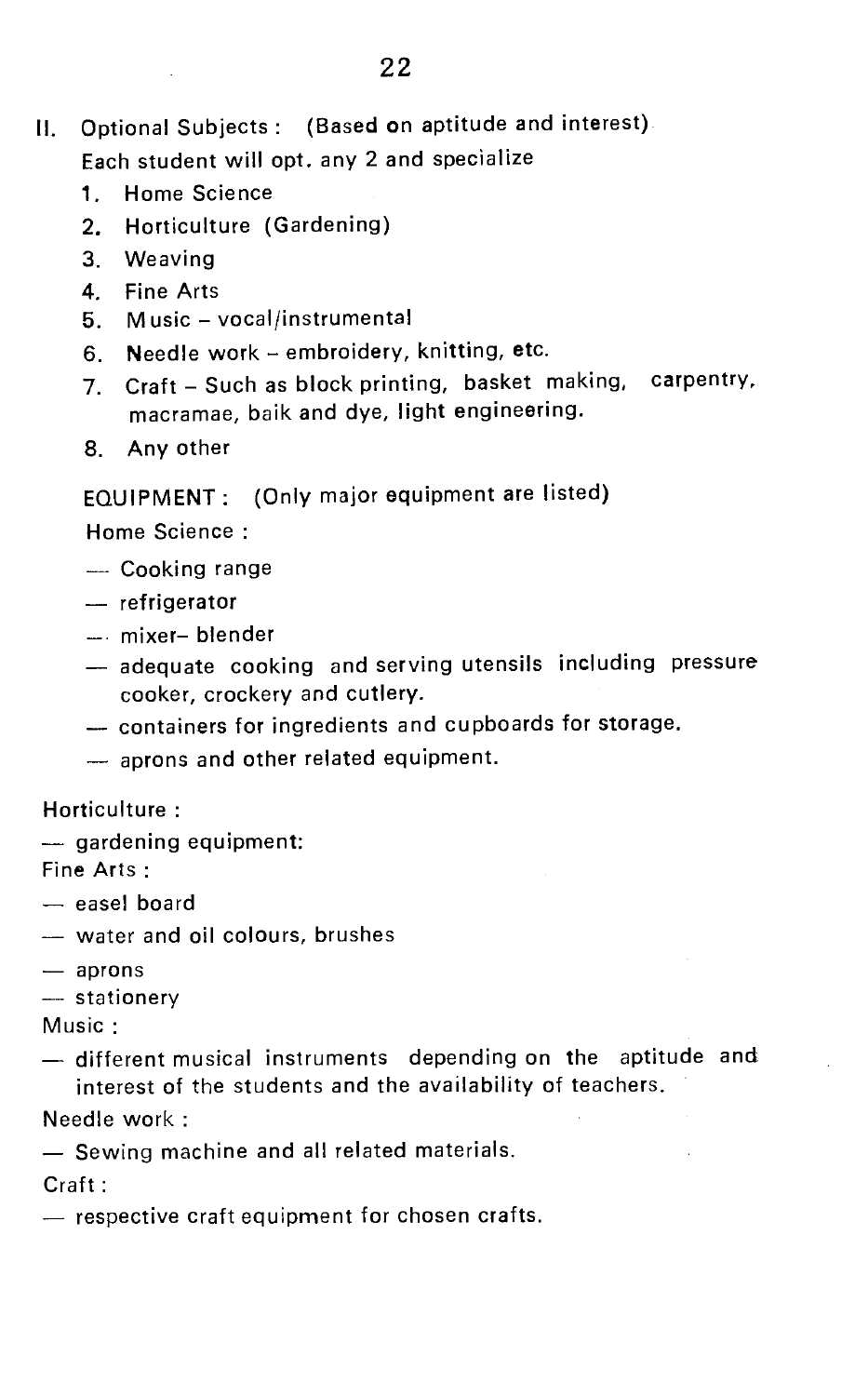Appendix-2

# <span id="page-26-0"></span>INDIVIDUALIZED TRAINING PROGRAMME

MANUAL

National Institute for the mentally Handicapped, Manovikas Nagar, P. 0. Bowenpally, Secunderabad-500 011.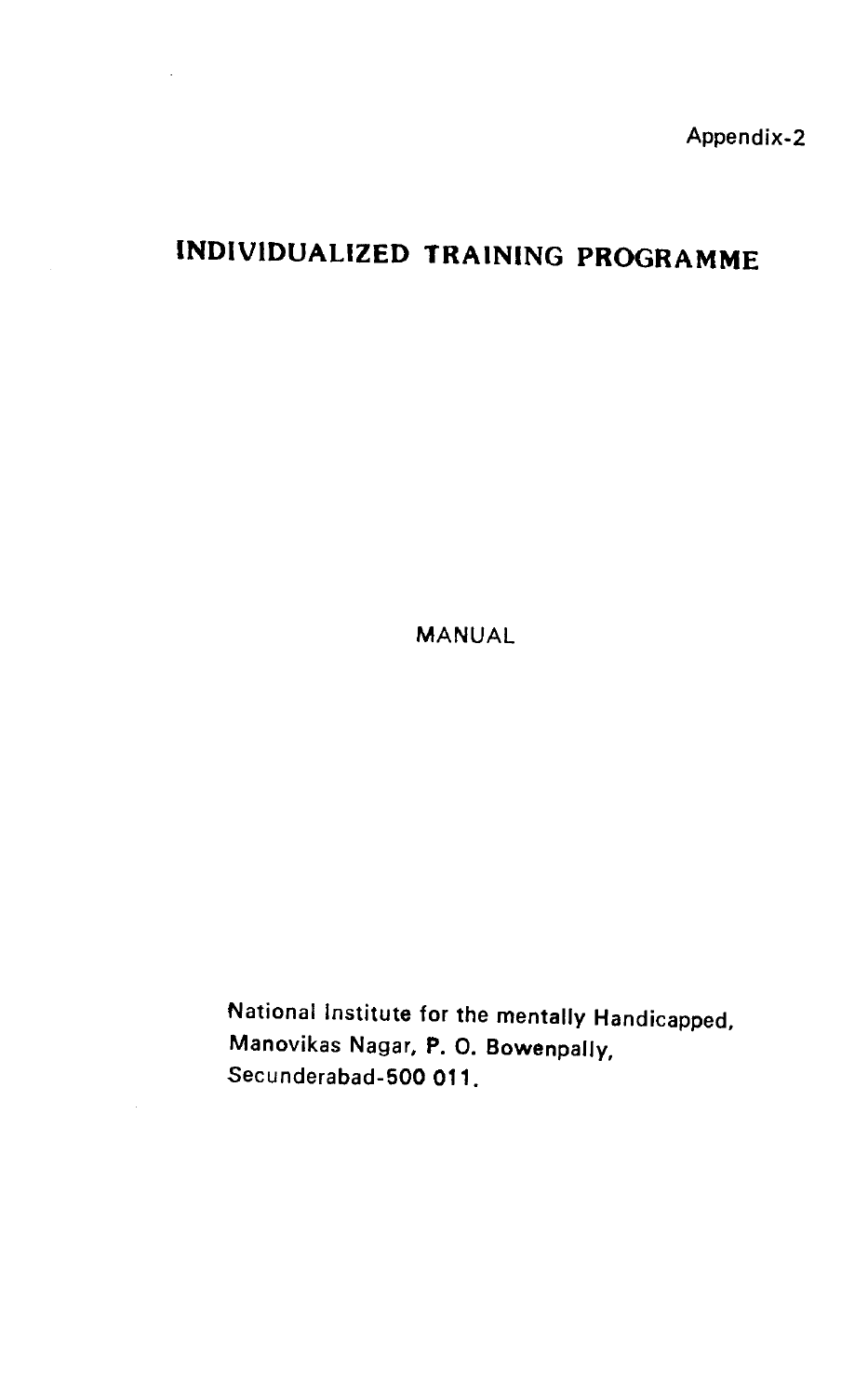# INDIVIDUALIZED TRAINING PROGRAMME

#### MANUAL

The Individualized educational programmes are developed specifically to meet the educational and training needs of each child. As no two mentally retarded children have similar abilities and needs, and, as majority of the mentally retarded children require services from more than one discipline such as special education, speech pathology and audiology, psychology, physiotherapy, occupational therapy and medicine, it is essential that a comprehensive service programme is developed for each child, based on his needs, including the appropriate input from various disciplines. Development of such an I. E. P. is an important component of diagnostic prescriptive process.

The lIP has two sections, part A and part B. Part A consists of general information about the child, person initiating the programme and the overall goals for the child. Part B consists of specific programming for a skill or behaviour.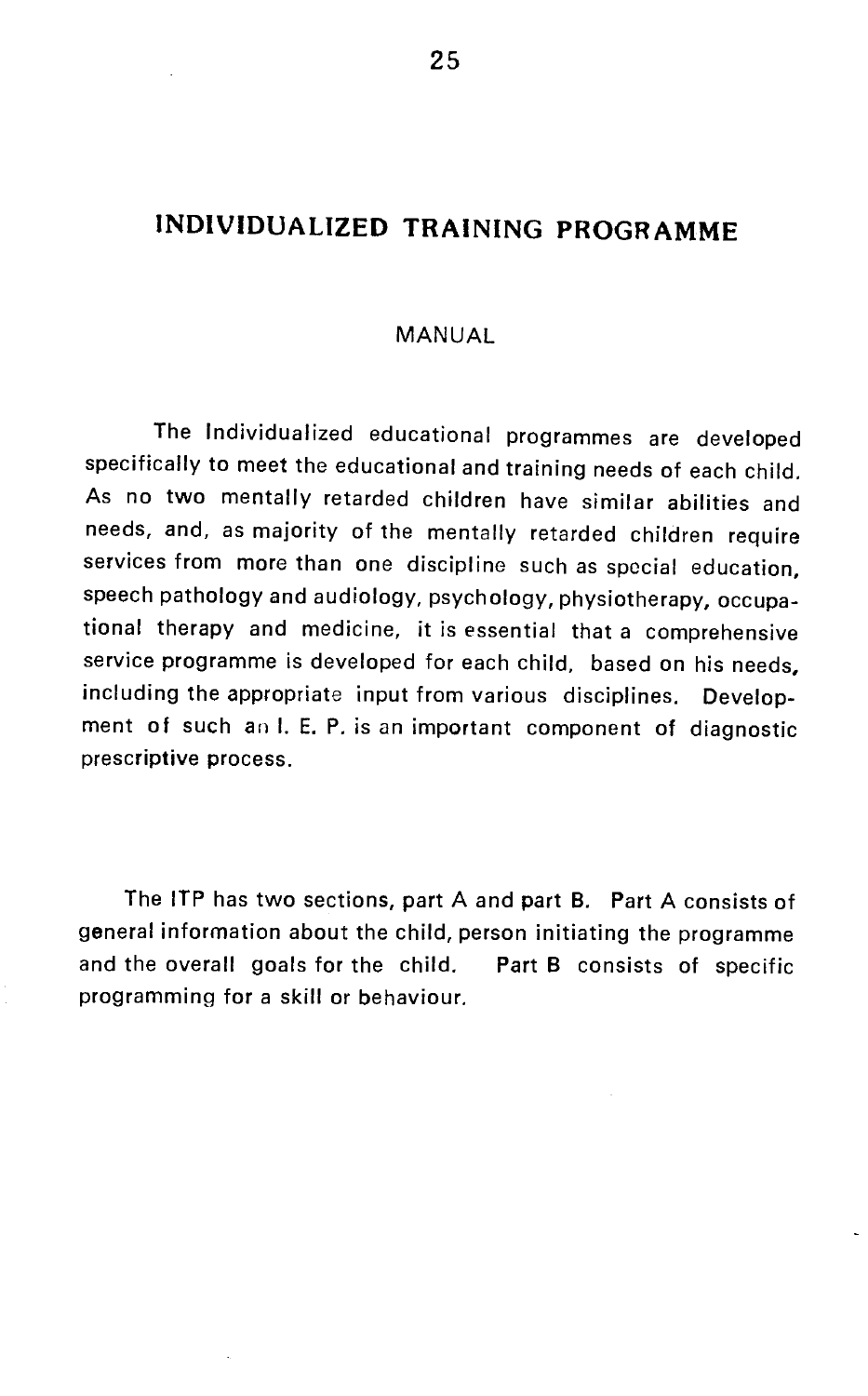# GUIDELINES FOR FILLING UP PART A

1. Name:

Give the child's full name and pet name if any in brackets.

- 2. Date of birth (age) Given as in the records.
- 3. Sex:
- 4. Address: Give the present address
- 5. Mother tongue/languages spoken It is essential that the child is exposed to one language consis-<br>tently. Therefore record the details of the child's mother tongue as well as other language spoken by the child. Circle the mother tongue.
- 6. Regn. No:

Give the number of the registration in the institute/school.

7. Class/roll No.

In case of a special school give the class group of the child and the roll number.

8. Date of writing the ITP :

ITP is generally written on a particular day when the team meets and decides on the programme for the child. Write the date of such a meeting

 $9$  ITP No.  $\cdot$ 

Each child will have number of ITPs following one after the other. Write the number of the particular ITP.

10. Significant information of the M. R. person, Includes details on i) the degree of retardation, ii) associated conditions such as visual, hearing or orthopaedic handicap, medical conditions such as epilepsy, hyperkinesi back ground of the child, iv) strengths and waakness of the child and v) medicine taken if any.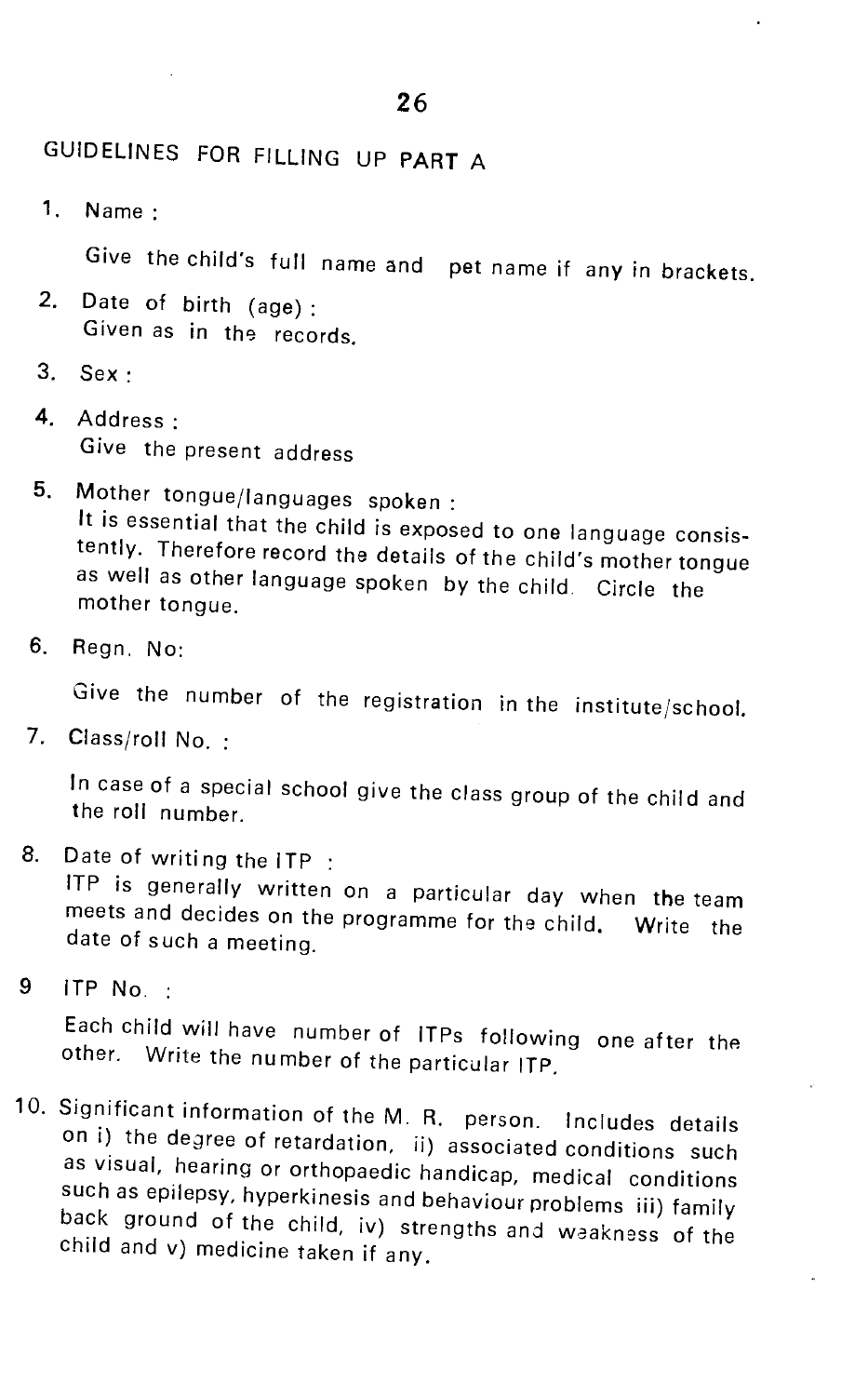11. Goals:

Mention the overall goals set for the child after assessment, and the order of priority, if there are more than one goal.

12. Staff responsible

The name of the staff number, whoever will be responsible for carrying out and coordinating the ITP should be mentioned here.

## GUIDELINES FOR FILLING UP PART B:

Part B consists of the specific programme for the child with precise instructions to carry out the programme.

'13. Skill/behaviour

Mention here, the skill on which the MR child/individual is to be trained, for example, feeding skill, dressing skill or writing skill and so on, If it is a behaviour which is to be modified, mention the name of the behaviour, for example, head banging, eye poking or body rocking, and so on.

14. Current level/baseline

Write in behavioural terms what exactly the mentally retarded person is able to do in the given skill or behaviour, for example, if the skill is combing hair, the current level can be "picks up comb, holds it appropriately. Places the comb on the head but does not comb the hair in one direction uniformly Cannot make the partition in the hair".

- 15. If it is a behaviour, mention what provokes the behaviour, how exactly the M.R person behaves and for how long.
- 16. Objectives :

Mention in behavioural terms what the objective is. Mention the: (a) condition, (b) behaviour, (c) level of performance and (d) duration. To illustrate, an exmple is given below:

- (a) When asked (b) the child will (name of the child) indicate
- to the appropriate picture of the fruit named, (c) 8 out of
- 10 times correctly and (d) in 2 months duration.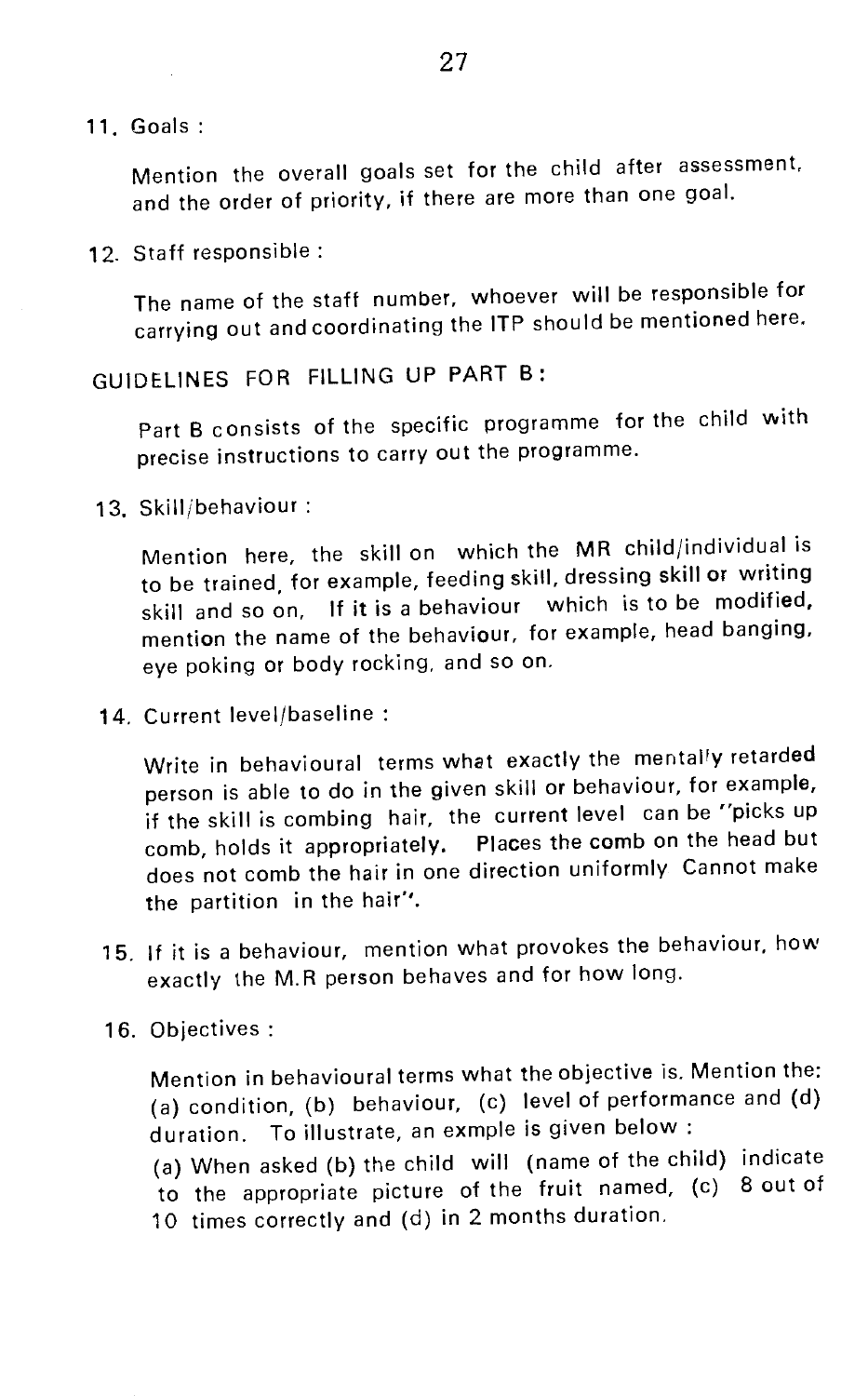17. Procedure

Give step by step procedure for meeting the objective. Do not have ambiguous directions. The steps must be specific and clear. Remember to mention the reinforcer to be used and when.

18. Materials needed

Write the meterials needed for developing the particular skill or improving the particular behaviour.

19. Evaluation.

Leave this column blank when the ITP is written. Affter the specific duration when the child is evaluated for progress or problems, fill this column by noting down the observations. This in turn forms the baseline or current level for the next ITP to be written.

To quantify the progress of the child, performance may be ranked from 1 to 7as shown below

| Below base line  |   |            |  |
|------------------|---|------------|--|
| No progress      |   | $\equiv$ 2 |  |
| $25\%$ progress  |   | $\equiv$ 3 |  |
| $50\%$ progress  |   | $=$ 4      |  |
| $75\%$ progress  |   | $\equiv$ 5 |  |
| $100\%$ progress | ≖ | Բ          |  |
| $100\%$ progress |   | $= 7$      |  |
| before deadline  |   |            |  |

Circle the appropriate number. To get the percentage of progress, measure by comparing with the objective, 8 out of 10 times. how many times the child is able to do. Find out the percentage of marks.

Skills development in speech and language, motor activities for daily living and academic areas can be written in this format as also the problem behaviours to be corrected. Thus the format is of use for special educators, speech pathologists, psychologists and the physiotherapists.

20. Problems encountered/remarks

Write here clearly, the problems faced while carrying out the programme which may be specific to the child and the situation.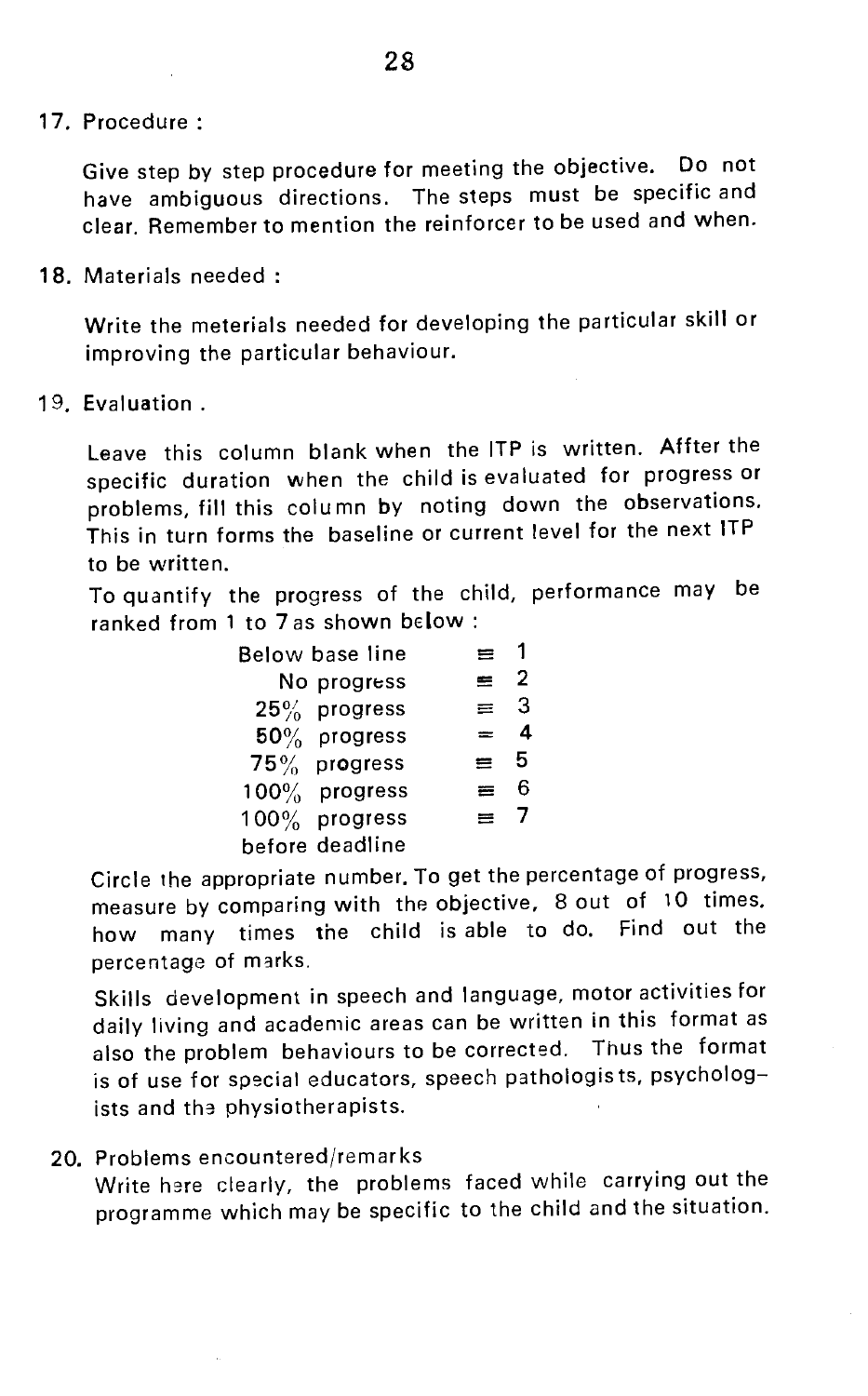# NATIONAL INSTITUTE FOR THE MENTALLY HANDICAPPED, SECUNDERABAD. INDIVIDUALIZED TRAINING PROGRAMME

### PART A

- 1. Name : 6. Registration No. : 2. Date of : T. Class and Roll No.: Birth (Age)  $3.$  Sex  $\vdots$  8. Date of filling ITP:
- 4. Address : 9. ITP No. ÷.

 $\ddot{\phantom{a}}$ 

- 5. Mother tongue/language (s) 3poken by the MR person
- 10. Significant information about the MR person
- 11. Associated conditions : and referrals if any
- $12.$  Goal

 $\frac{1}{2}$ 

1 3. Staff responsible÷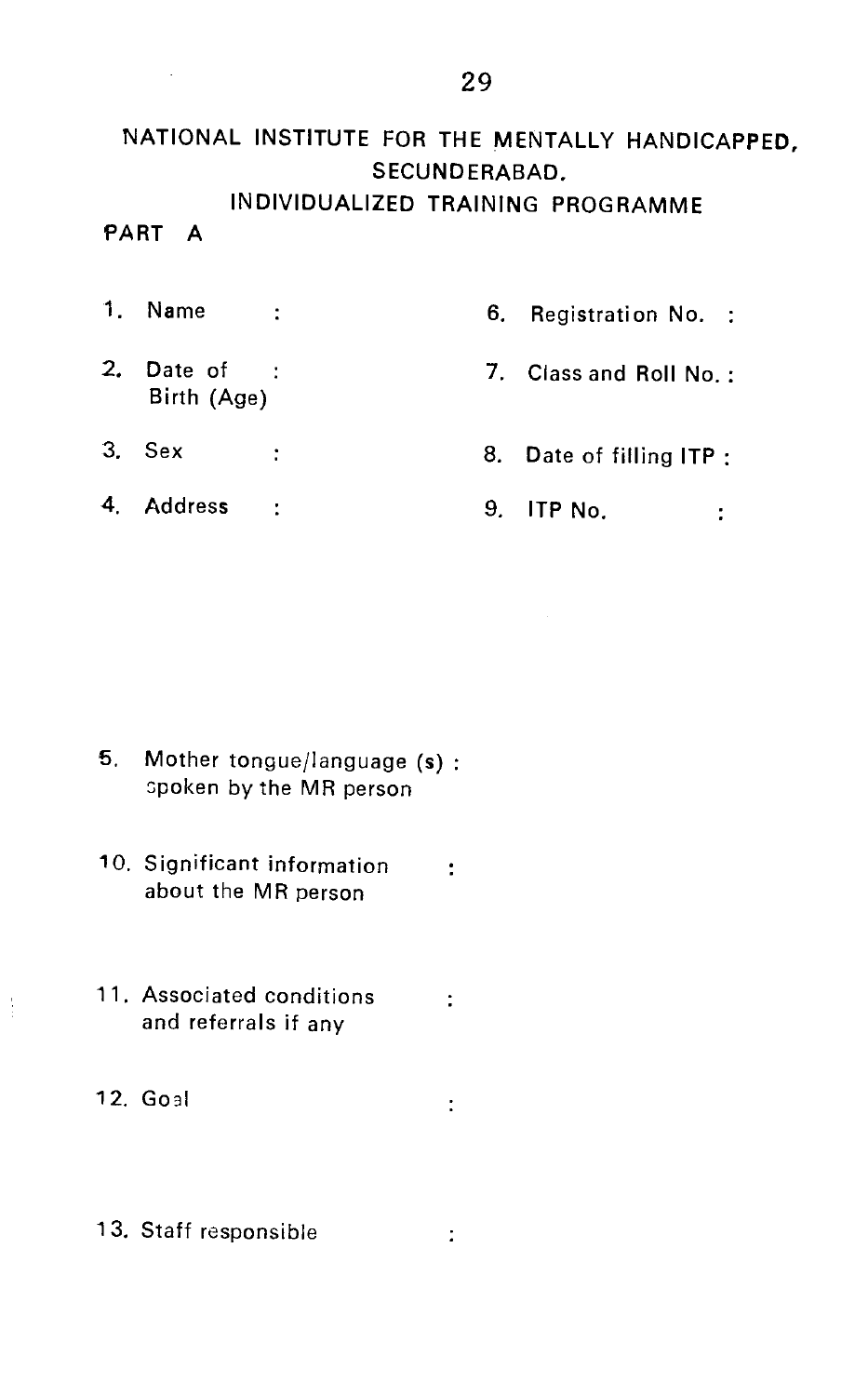# NATIONAL INStITUTE FOR THE MENTALLY HANDICAPPED, SECUNDERABAD.

#### ITP NO

# INDIVIDUALIZED TRAINING PROGRAMME

- Date of Programming :
	- Date of Evaluation :
		- Staff responsible :

#### PART B

Skill

Present Level/ Baseline

**Objectives** 

Materials Needed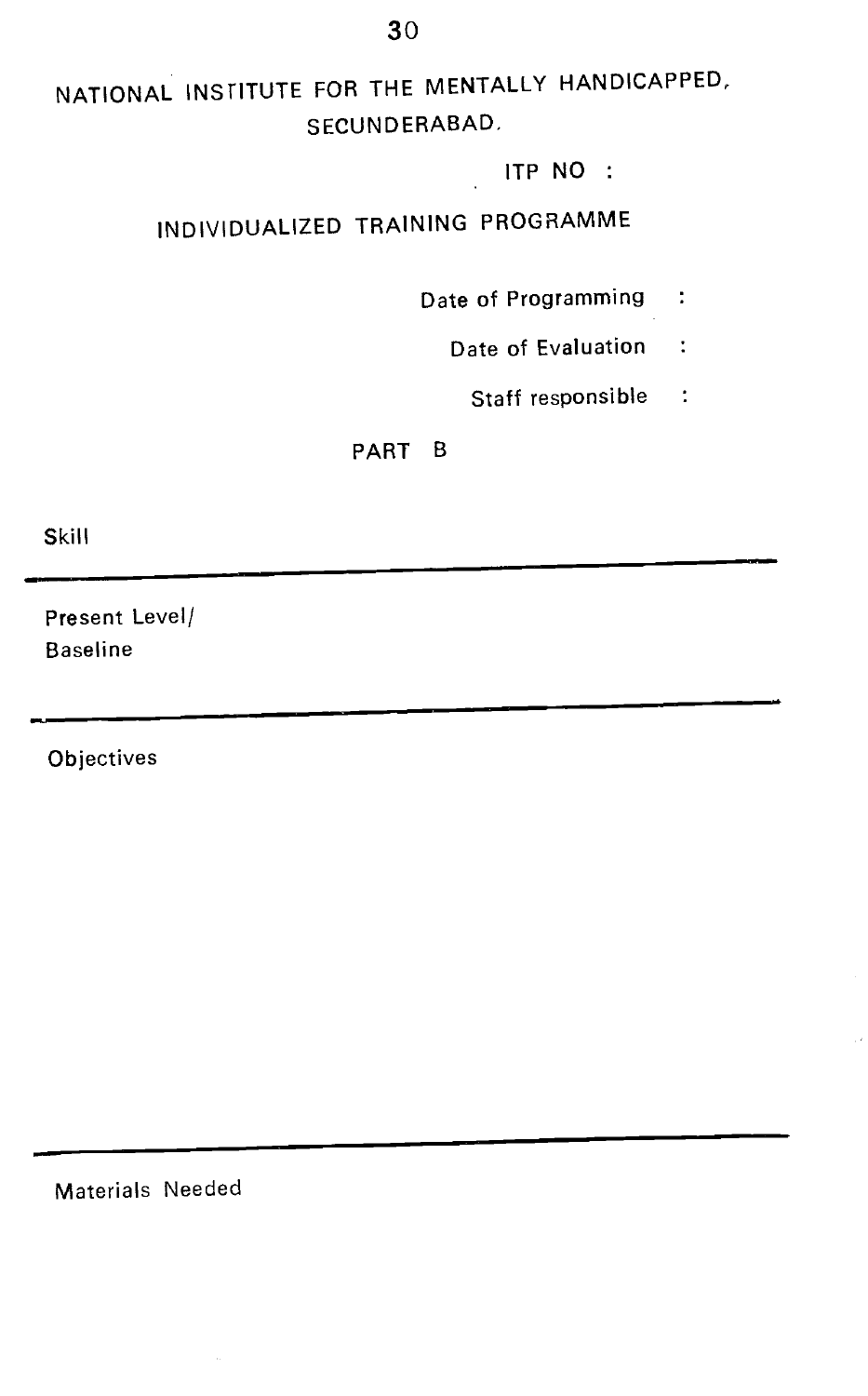Procedure

Evaluation<br> $1 \t2 \t3 \t4 \t5 \t6 \t7$ 

Remarks/problem encountered

31

Signature of staff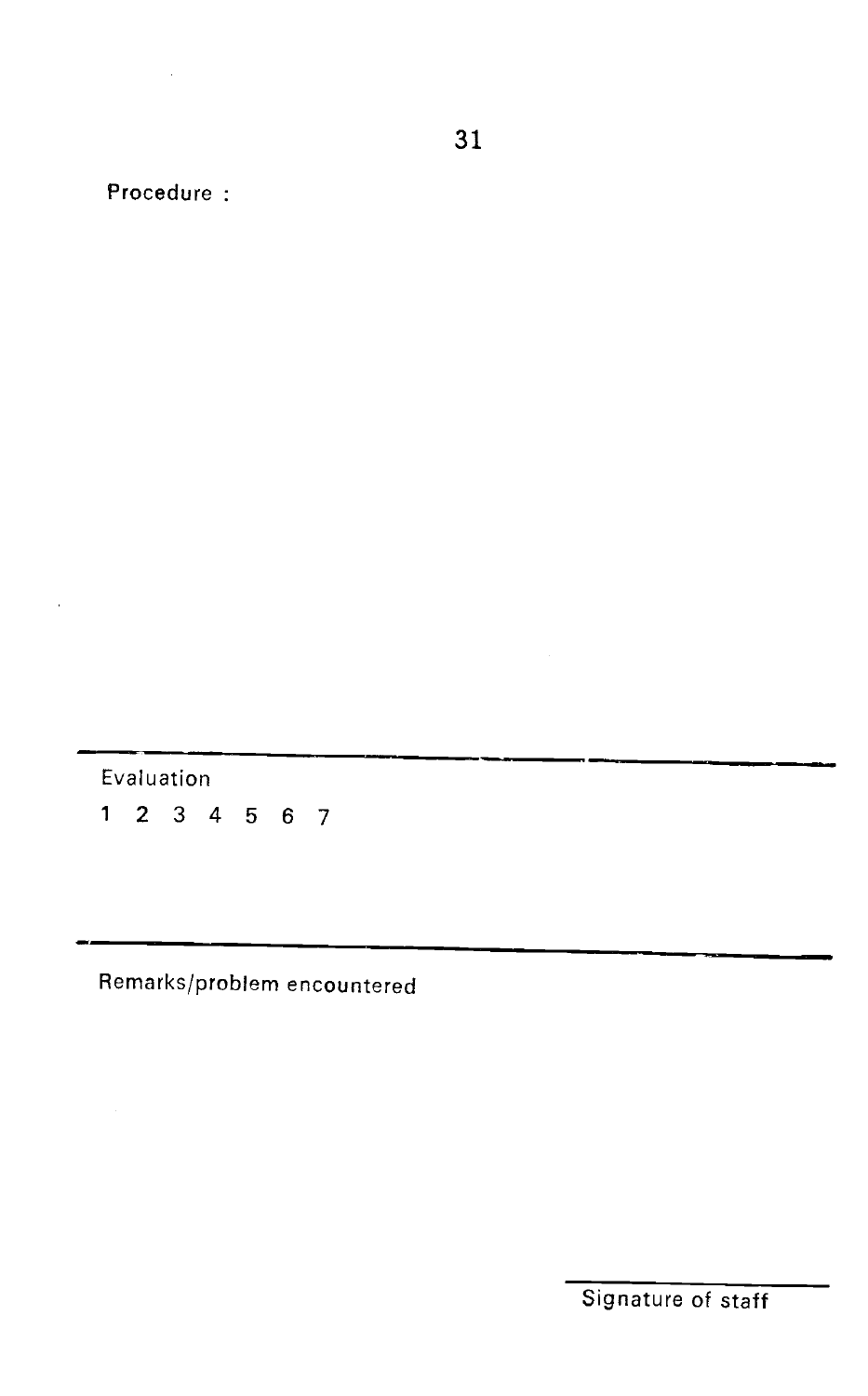$\sim$   $\pm$ 

|         | NAME OF THE STUDENT : |                    | NAME OF THE STAFF<br>DATE OF PROGRAMMING : |                       |         |
|---------|-----------------------|--------------------|--------------------------------------------|-----------------------|---------|
| AGE:    |                       | GROUP :            |                                            | DATE OF REVIEW        |         |
| SI. No. | Skill                 | Specific Objective | Achievement                                | If not achieved, why? | Remarks |
|         |                       |                    |                                            |                       |         |
|         |                       |                    |                                            |                       |         |
|         |                       |                    |                                            |                       |         |
|         |                       |                    |                                            |                       |         |
|         |                       |                    |                                            |                       |         |
|         |                       |                    |                                            |                       |         |
|         |                       |                    |                                            |                       |         |
|         |                       |                    |                                            |                       |         |

 $\sim$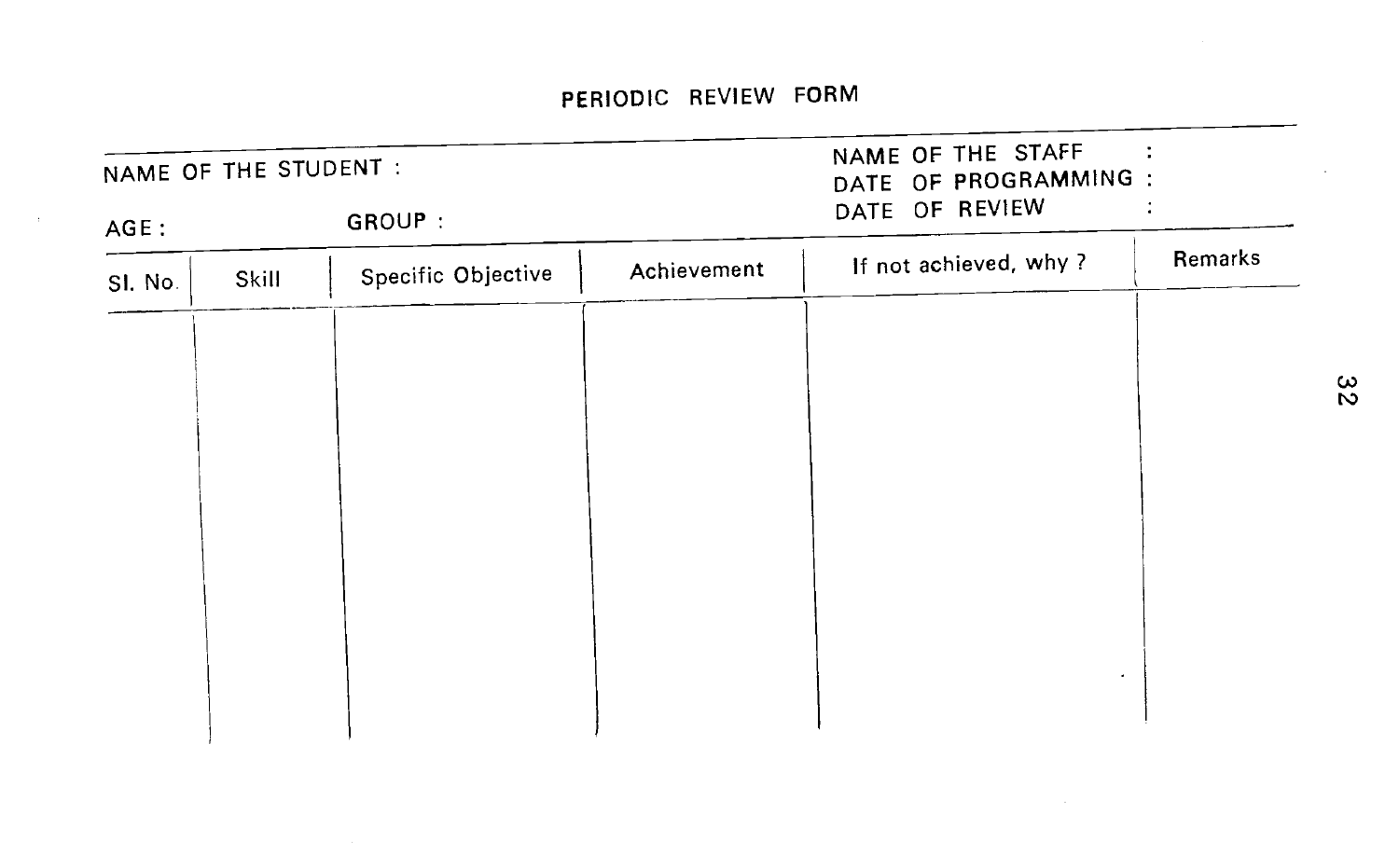<span id="page-35-0"></span>NATIONAL INSTITUTE FOR THE MENTALLY HANDICAPPED, SECUNDERABAD

#### INDIVIDUALIZED TRAINING PROGRAMME

#### PART A

|               | 1. Name                                           | : K.S. B.                                                 |                                | 6. Registration No.: $25/86$                                                                                |       |  |
|---------------|---------------------------------------------------|-----------------------------------------------------------|--------------------------------|-------------------------------------------------------------------------------------------------------------|-------|--|
|               | 2. Date of<br>Birth(Age)                          | ・す。(1, す2,                                                |                                | 7. Class and Roll : PREVOCATIONAL<br>No.                                                                    | GROUP |  |
|               | 3. Sex                                            | : FEMALE                                                  |                                | 8. Date of filling : 9.9.87<br>TTP                                                                          |       |  |
|               | 4. Address                                        | $: c _D \lt k \cdot v \cdot R$                            |                                | 9. ITP No.                                                                                                  | : 4.  |  |
| $\pmb{\cdot}$ |                                                   | $H \cdot N0 = 22/23$<br>ANAND BHAVAN<br>COLONY. HYDERABAD |                                |                                                                                                             |       |  |
|               |                                                   | 5. Mother tongue/language(s):<br>spoken by the MR person  |                                | Jelugn, She doernot speak, can<br>follow instructions griven in Telugn<br>She communicates through gestures |       |  |
|               | about the MR person                               | 10. Significant information                               |                                | : The is a spastic club with mild                                                                           |       |  |
|               | 11. Associated conditions<br>and referrals if any |                                                           |                                | : Speech impairment                                                                                         |       |  |
|               | 12. Goal                                          |                                                           | Motor ekille<br>3 Jine concept | a Expressive Language skills<br>4. Money concept.<br>5. Anthrueta skille<br>8. Recreation (Drawing) skille  |       |  |
|               | 13. Staff Responsible                             |                                                           |                                | SIMI SAXENA                                                                                                 |       |  |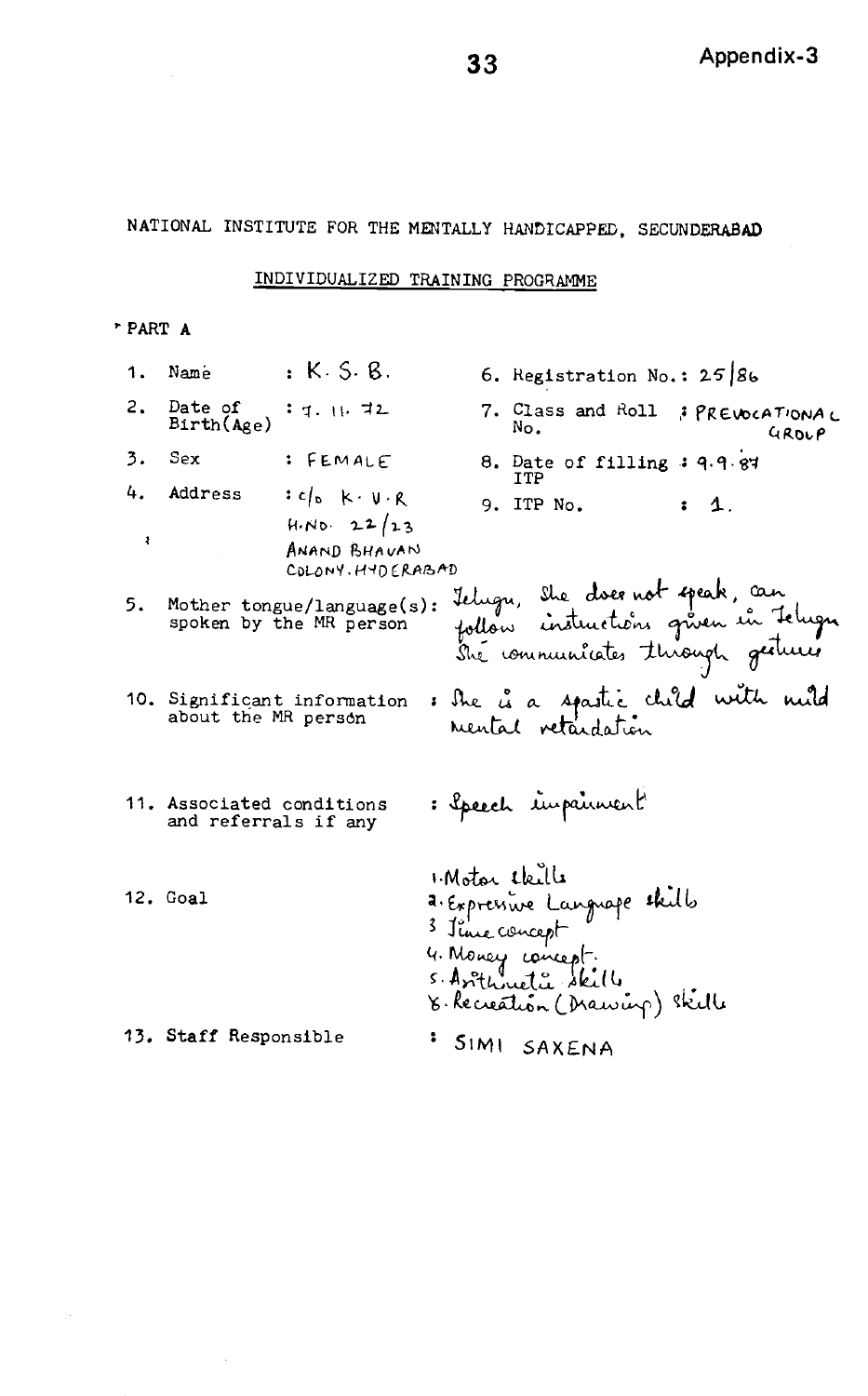NATIONAL INSTITUTE FOR THE MENTALLY HANDICAPPED, SECUNDERABAD

ITP NO. : 1

INDIVIDUALIZED TRAINING PROGRAMME

Date of Programming: 16.9 27 Date of Evaluation: 26 0 37 Staff Responsible: SIMI SAXENA

#### PART B

ARITHMETIC SKILL (ADDITION) Skill

| Present Level/ |            |  | Bharati can urite nuniters upto 10 |  |
|----------------|------------|--|------------------------------------|--|
| Baseline       |            |  | and an do simple additione which   |  |
|                | Sun upto 5 |  |                                    |  |

Objectives

When given in writing, the child will do additions of single cligit, two rows within I ten with 80% accuracy within a period of two months

Materials needed Beads, small stones, seeds, need match sticks, buttons etc.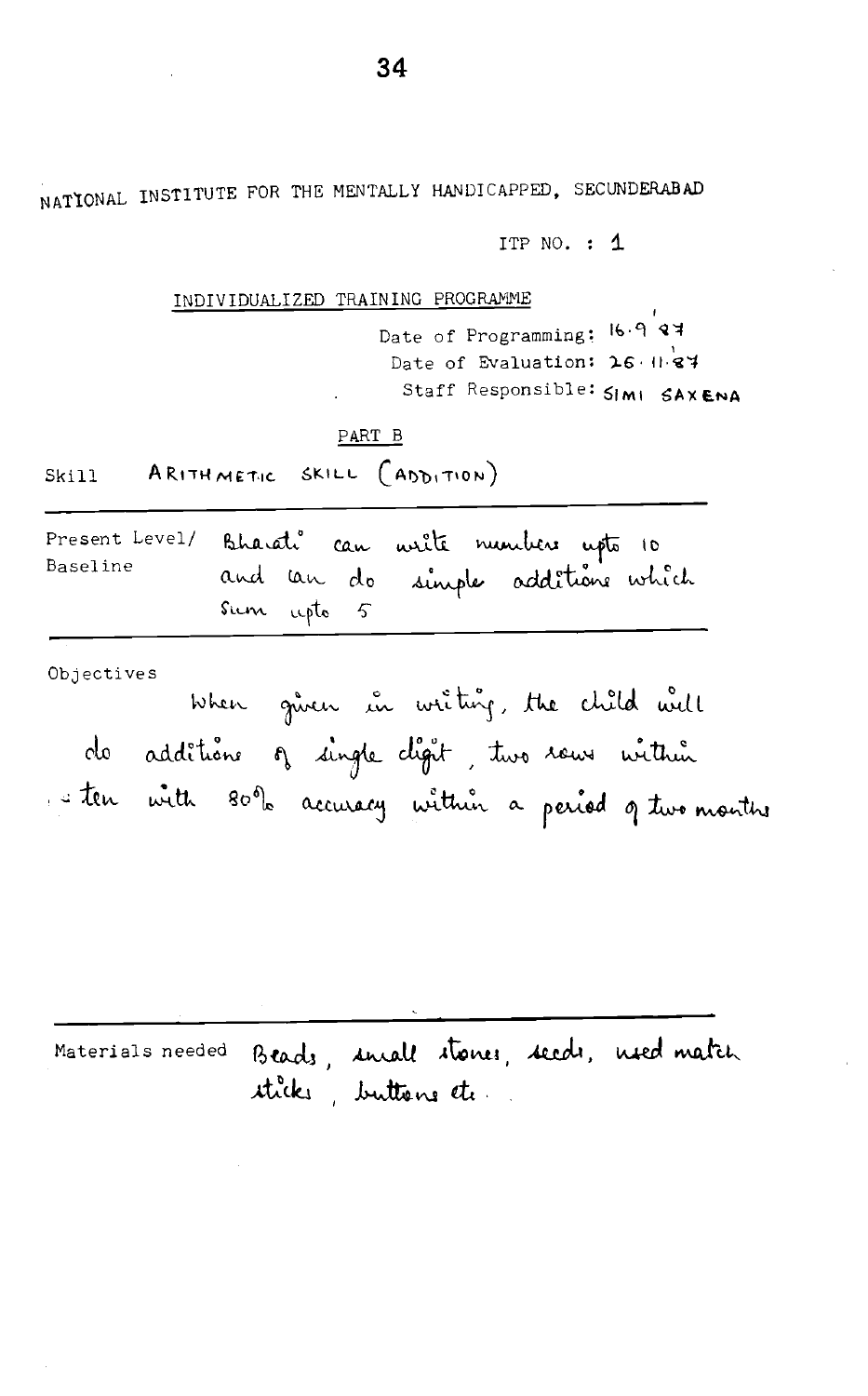$\cdots$ <sup>2</sup>

Procedure:

- 1. Motivate the child by showing crayons, coloured marbles etc for counting the number of objects
- 
- a aire à dictation of numbers till 10.<br>3. Write numbers 1-10 with some numbers suivang and let the child count and fill in the appropriate nuising number hompt if reeded.
- 4 Remand the child for every successive approximations, initially, that
- 6 Help the child to do simple additions upto 10 using materials such as beach, stones, used match sticks, buttons etc.
- 6. Gue single d'est additions which sume up within 10 with concrete
- 7. lime single digit additions which sume up within 10 without concrete objects drawn on a paper.
- 8. Reward the child for every concert response
- 9. All simple quarticine like "Hew many do two redpencils and 4 black peneits nake together?" Give many more such examples with concrete objects
- 10. For generalization, ask the child in various situations outside<br>classroom to add and tell. For eg. 2 plants on her left and 5 plants<br>on her right = ?". In the play ground is a boys and 4 girls are<br>playing, how many chi
	-

Evaluation 1 2 3 4 (5) 6 7

Remarks:

2 Servens

Signature of Staff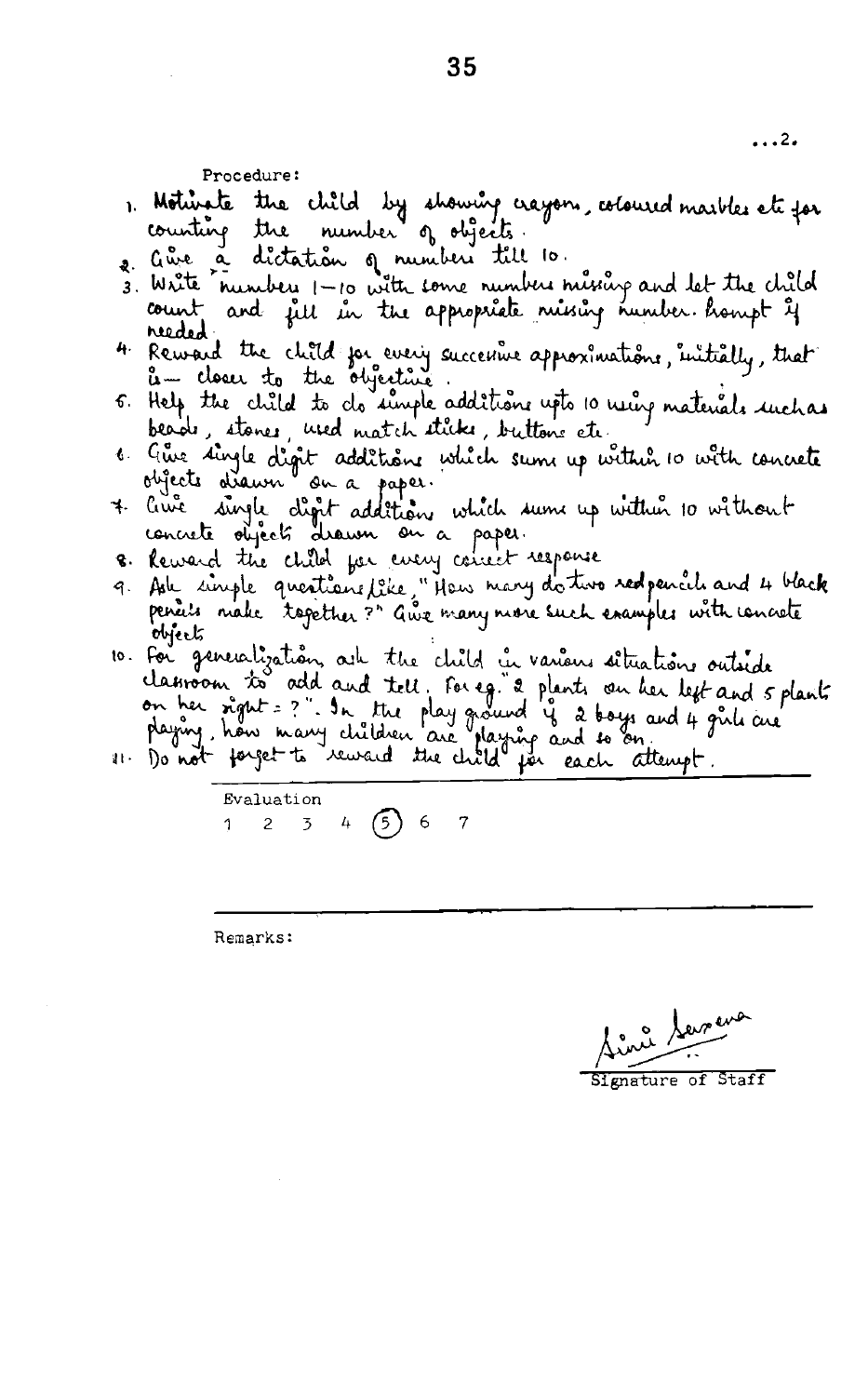ITP NO. :  $2$ . INDIVIDUALIZED TRAINING PROGRAMME Date of Programming: 16.987 Date of Evaluation:  $25.1.67$ Staff Responsible: SIMI SAXENA PART B Skill. RECREATION (DRAWING) Present Level/ Bharati can draw a tut, a cup, Baseline an apple, a flag and a cat Objectives When asked the child will draw a bat and a ball, a butterfly and an univella with soop accuracy within a period of two months

Materials needed white paper, pencil and eraser.

NATIONAL INSTITUTE FOR THE MENTALLY HANDICAPPED, SECUNDERABAD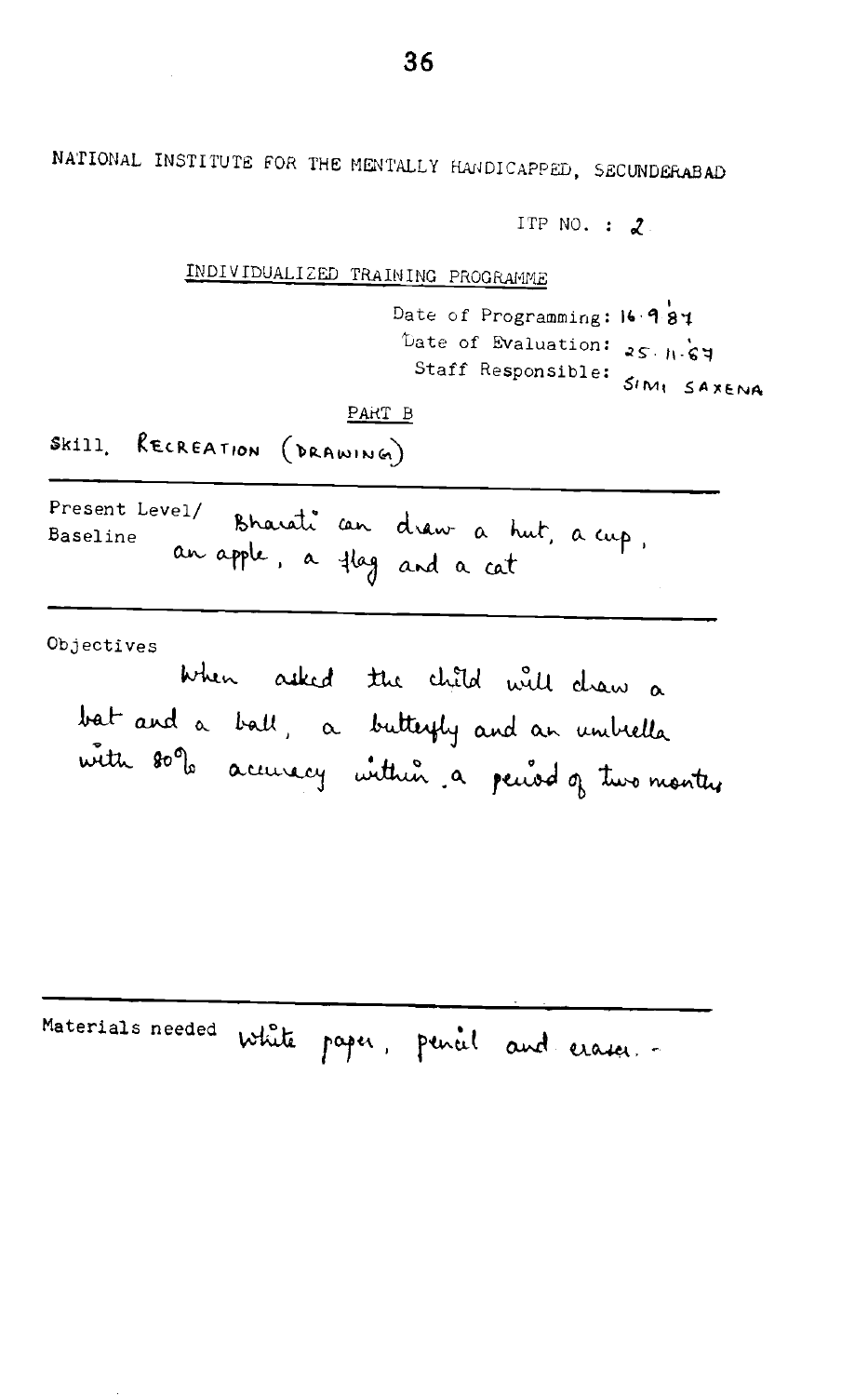# **BAT** AND BALL. - スキー<br>- スキー<br>- しっぷ 有趣 恋  $P16 \overline{11}$   $P16 \overline{10}$  $F1G$   $I$  $Flon \t\underline{\overline{H}}$  $F16 \overline{y}$

BUTTERFLY



UMBRELLA